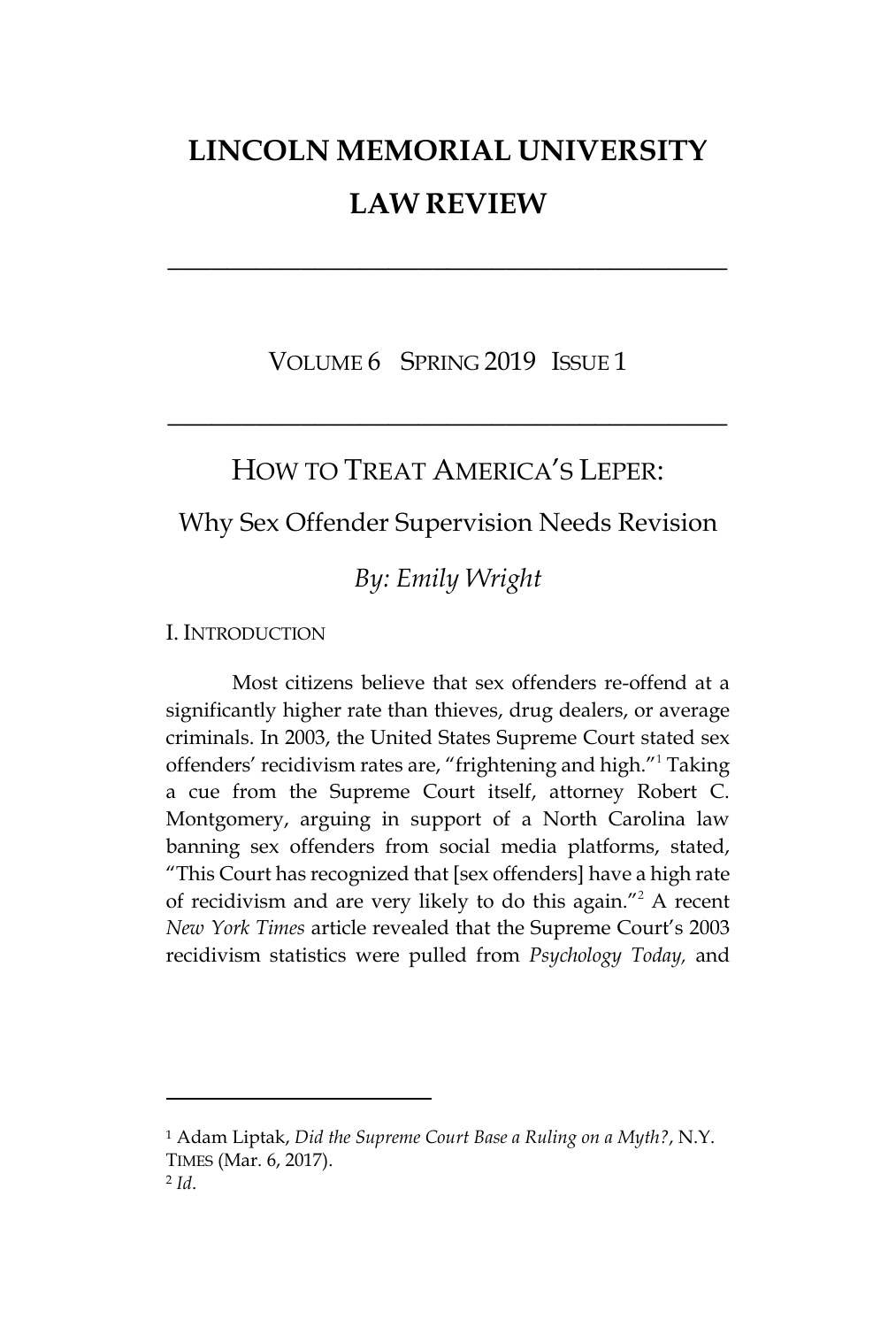stated that lawmakers and judges would be better served if they based their judgments on facts, not myths. $3$ 

Despite these assertions and public opinion, it is much more accurate to describe sex offender's recidivism rate as low. Part I of this article will discuss how we are currently treating and managing sex offenders and how different programs impact sex offender recidivism. Part II of this article will describe how we currently manage sex offenders. Part III of this article will explore the driving forces behind the public misperception of sex offender recidivism rates and what the actual recidivism rates are. Lastly, Part IV of this article will propose various changes to the current management of sex offenders and what programs should be continued based on their reduction of recidivism.

#### II. SEX OFFENDER MANAGEMENT

A sex offender is "a person who has been convicted of a crime involving sex."<sup>4</sup> A crime involving sex changes from jurisdiction to jurisdiction, with some jurisdictions including offenses ranging from public urination to child pornography.<sup>5</sup> In federal court, the average sentence for sexual abuse offenders is 235 months  $-$  just shy of 20 years. $6$  The average sentence for child pornography offenders is  $132$  months -  $11$  years.<sup>7</sup> Therefore, an offender sentenced for child molestation receives an average sentence of 235 months, and an offender with child

 $\overline{a}$ 

<sup>4</sup> Merriam-Webster, [https://www.merriam-](https://www.merriam-webster.com/dictionary/sex%20offender)

<sup>3</sup> *Id*.

[webster.com/dictionary/sex%20offender](https://www.merriam-webster.com/dictionary/sex%20offender) (last visited Sept. 20, 2018). <sup>5</sup> Erin Fuchs, *7 Surprising Things That Could Make You a Sex Offender*, BUSINESS INSIDER (OCT. 9, 2013),

[http://www.businessinsider.com/surprising-things-that-could](http://www.businessinsider.com/surprising-things-that-could-make-you-a-sex-offender-2013-10)[make-you-a-sex-offender-2013-10.](http://www.businessinsider.com/surprising-things-that-could-make-you-a-sex-offender-2013-10)

<sup>6</sup>United States Sentencing Commission, *Quick Facts Mandatory Minimum Penalties* (Sept. 17, 2013),

[http://www.ussc.gov/sites/default/files/pdf/research-and](http://www.ussc.gov/sites/default/files/pdf/research-and-publications/quick-facts/Quick_Facts_Mandatory_Minimum_Penalties.pdf)[publications/quick-](http://www.ussc.gov/sites/default/files/pdf/research-and-publications/quick-facts/Quick_Facts_Mandatory_Minimum_Penalties.pdf)

[facts/Quick\\_Facts\\_Mandatory\\_Minimum\\_Penalties.pdf.](http://www.ussc.gov/sites/default/files/pdf/research-and-publications/quick-facts/Quick_Facts_Mandatory_Minimum_Penalties.pdf) 7 *Id*.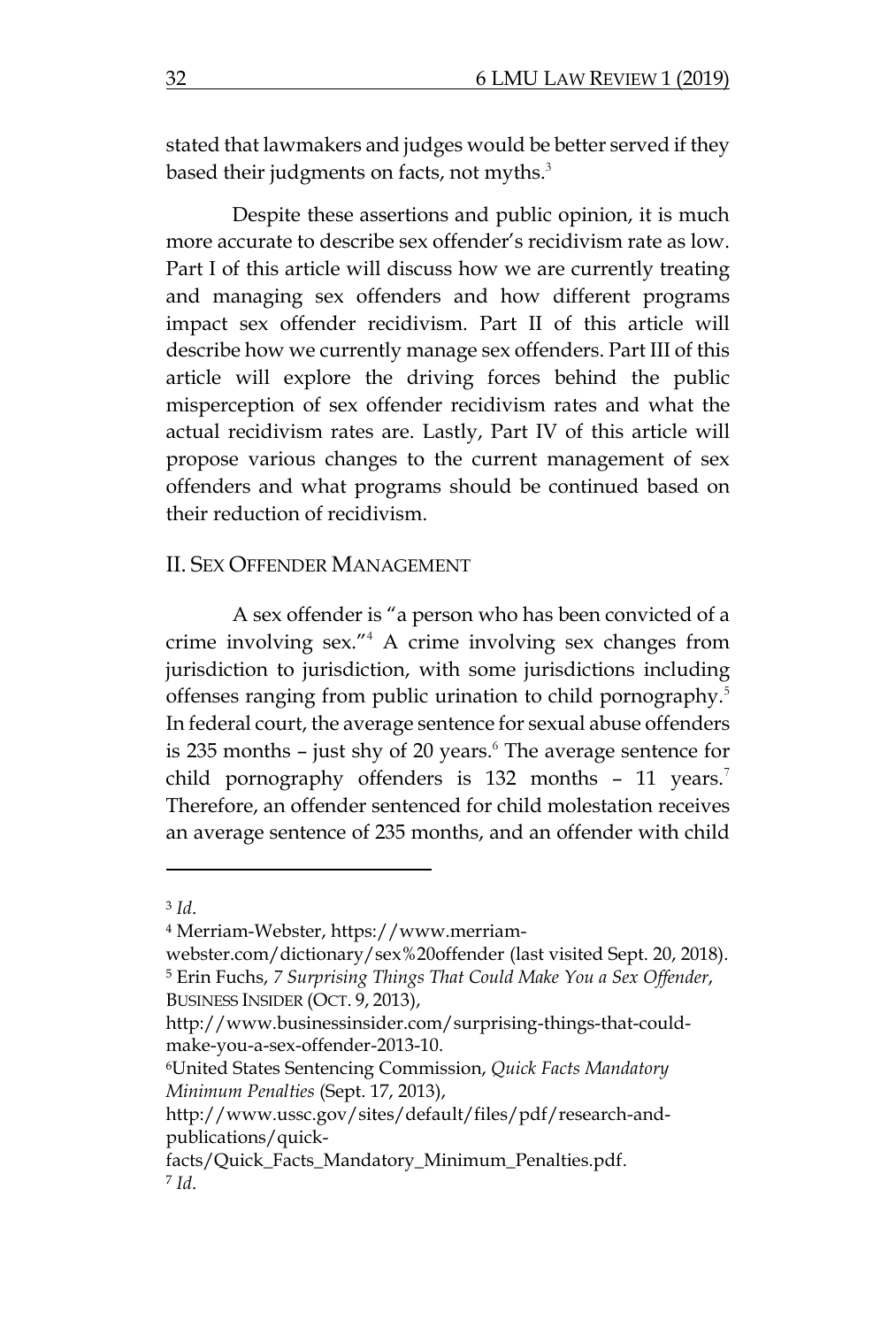pornography on their computer will only receive an average sentence of  $132$  months.<sup>8</sup>

Sex offenders receive different treatment than other criminals. For example, sex offenders have additional programs and requirements to comply with after they are released from prison. <sup>9</sup> The diverse programs, requirements, and demands placed on sex offenders can broadly be referred to as sex offender management.<sup>10</sup> Sex offender management is also referred to as– Comprehensive Approach to Sex Offender Management (CASOM). CASOM is a wide-ranging method of management that deals with many aspects of a sex offender's life.<sup>11</sup> This comprehensive model, which the Department of Justice currently uses, includes a victim-centered approach, supervision, reentry, registration, and community notification.<sup>12</sup>

CASOM works in conjunction with the Adam Walsh Child Protection and Safety Act of 2006 (AWA) and similar state registration programs.<sup>13</sup> Together, these acts paved the way for the implementation of programs intending to reduce sex offender recidivism.<sup>14</sup> Furthermore, the Center for Sex Offender Management creates the construct of CASOM.<sup>15</sup> The Center for Sex Offender Management, funded by the Department of Justice, has a goal of "enhancing public safety by preventing

<sup>8</sup> *Id.*

<sup>9</sup> Kevin Baldwin et al., *Sex Offender Management and Planning Initiative*, U.S. DEPT. OF JUSTICE, 145 (last visited Sept. 20, 2018), [https://smart.gov/SOMAPI/pdfs/SOMAPI\\_Full%20Report.pdf.](https://smart.gov/SOMAPI/pdfs/SOMAPI_Full%20Report.pdf) <sup>10</sup> *Id*.

<sup>11</sup> *Id*.

<sup>12</sup> *Id.*

<sup>13</sup> *Id*. at 9.

<sup>14</sup>*Id*.

<sup>15</sup> *Id*. at 145.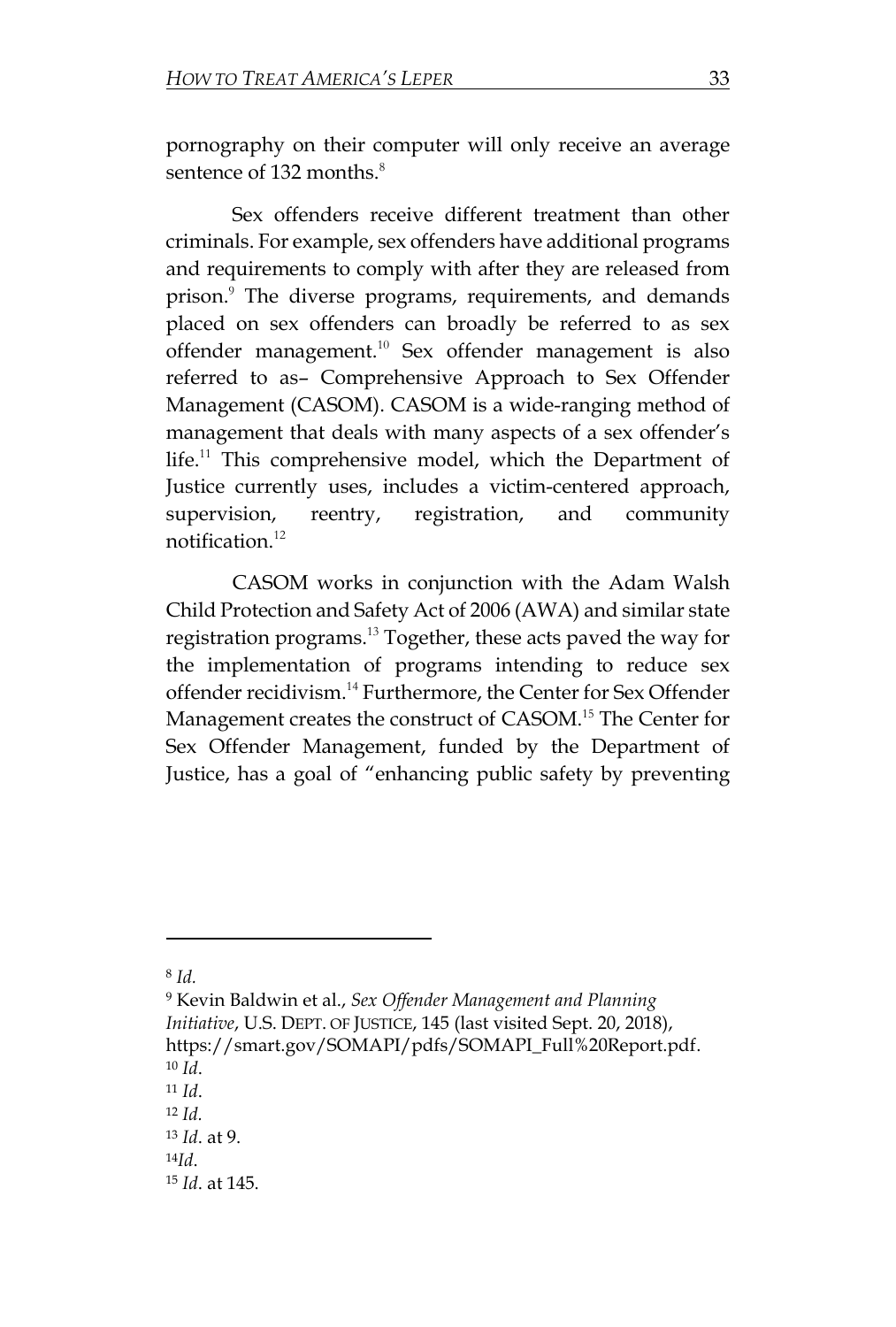further victimization through improving the management of adult and juvenile sex offenders." 16

Furthermore, the goal of CASOM is to prevent recidivism.<sup>17</sup> This is accomplished through multiple programs, conditions, and options for the treatment of sex offenders postsentence. The most prevalent conditions required during probation (after imprisonment) include: (a) specialized supervision, (b) circles of support and accountability, (c) electronic monitoring, (d) polygraph testing, (e) civil commitment, (f) sex offender registration and notification, and (g) residency restrictions. 18

## A. SPECIALIZED SUPERVISION

Specialized intensive supervision is probation tailored to sex offenders.<sup>19</sup> This type of supervision generally involves parole or probation officers specially trained to deal with sex offenders, their problems, and community issues. <sup>20</sup> Specialized intensive supervision frequently requires sex offenders to initially submit to a myriad of conditions.<sup>21</sup> These conditions may include abstaining from alcohol, drugs, internet searches, pornography, or a relationship with any person who has kids under eighteen. Further examples include attending sex offender evaluation and treatment programs, abiding by curfews, submitting and receiving approval for residency changes, informing a probation officer of all significant relationships, reporting contact with a child to their parole or probation officer, and submitting to a DNA test.<sup>22</sup> These

<sup>16</sup> *Id*.

<sup>17</sup> *Id*.

<sup>18</sup> *Id*.

<sup>19</sup> *Id*. at 146.

<sup>20</sup> *Id*.

<sup>21</sup> State of Colorado Justice Department,

[https://www.courts.state.co.us/userfiles/File/Media/Law\\_School](https://www.courts.state.co.us/userfiles/File/Media/Law_School/060207additionalsexoffendcond.pdf) [/060207additionalsexoffendcond.pdf](https://www.courts.state.co.us/userfiles/File/Media/Law_School/060207additionalsexoffendcond.pdf) (last visited Sept. 20, 2018). <sup>22</sup> *Id*.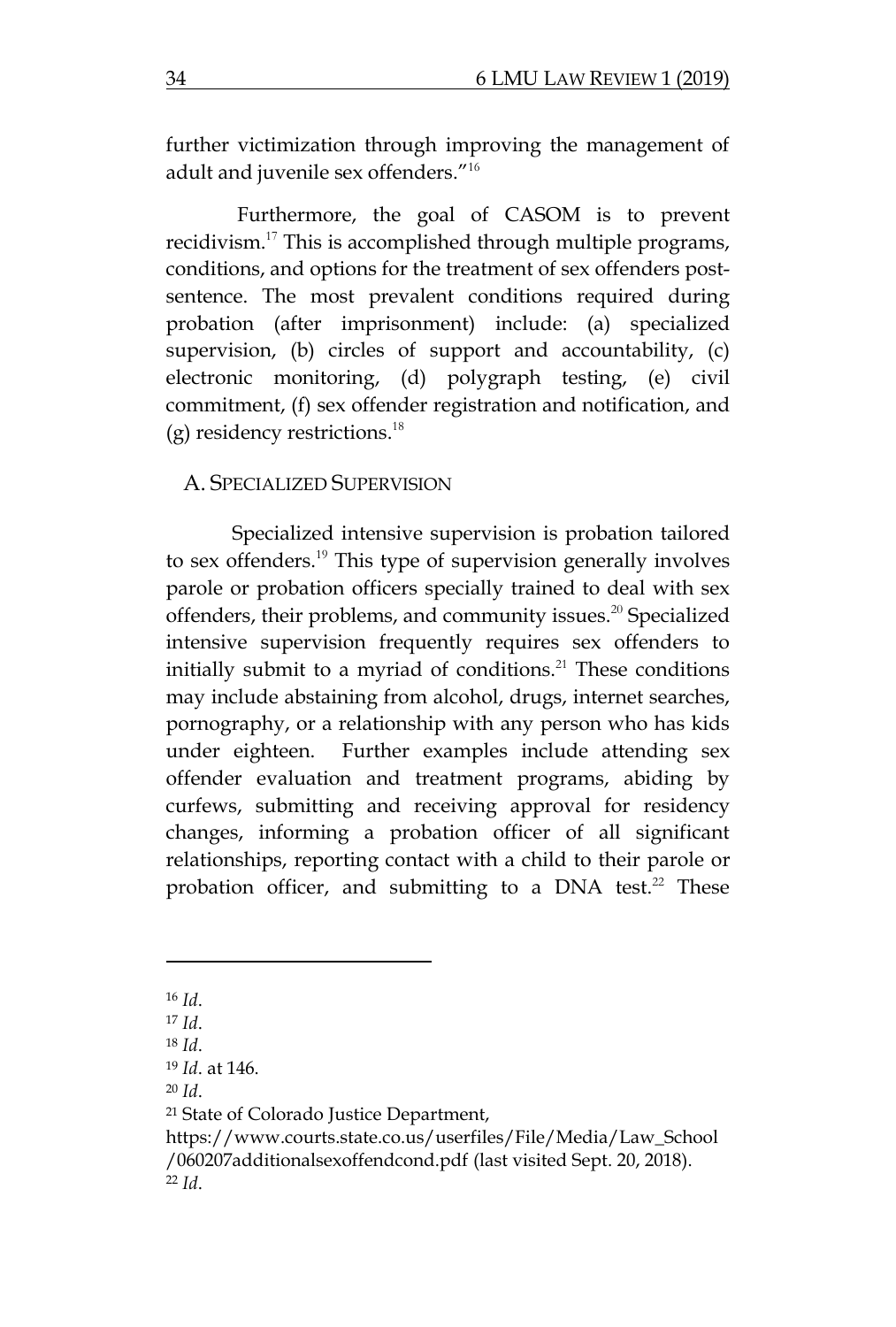conditions are not exhaustive and many more may be required for intensive supervision programs.<sup>23</sup>

Even though it is widely used, numerous expansive studies have shown that specialized intensive supervision probation is only effective when the focus is treatment-oriented, that is, a focus on rehabilitating the offender. $24$  These studies also revealed that specialized intensive supervision probation is not effective when the primary goal of the supervision is surveillance and solely aimed at reducing recidivism.<sup>25</sup> In summary, while supervision directed toward rehabilitation is effective, supervision directed toward surveillance is ineffective.

B. CIRCLES OF SUPPORT AND ACCOUNTABILITY (COSA)

Another spoke in the wheel of sex offender management is Circles of Support and Accountability (COSA).<sup>26</sup> COSA is often implemented after the completion of a sex offender's legal supervision.<sup>27</sup> Sex offenders participating in COSA are grouped with community volunteers who help hold offenders accountable to their self-monitoring plan.<sup>28</sup> Self-monitoring plans include everything from daily routines to avoiding pornographic websites. <sup>29</sup> Community volunteers further help

<sup>23</sup> *Id*.

<sup>24</sup> Baldwin et al., *supra* note 9, at 146 (citing Aos, S., Miller, M., & Drake, E. *Evidence-Based Adult Corrections Programs: What Works and What Does Not*, WASHINGTON STATE INSTITUTE FOR PUBLIC POLICY  $(2006)$ ).

<sup>25</sup> *Id.* (citing Petersilia, J., & Turner, S. *Intensive probation and parole*, Crime and Justice: A Review of Research at 17, UNIVERSITY OF CHICAGO PRESS (1993)).

<sup>26</sup> Baldwin et al., *supra* note 9, at 149.

<sup>27</sup> *Id*.

<sup>28</sup> *Id*.

<sup>29</sup> *Id*.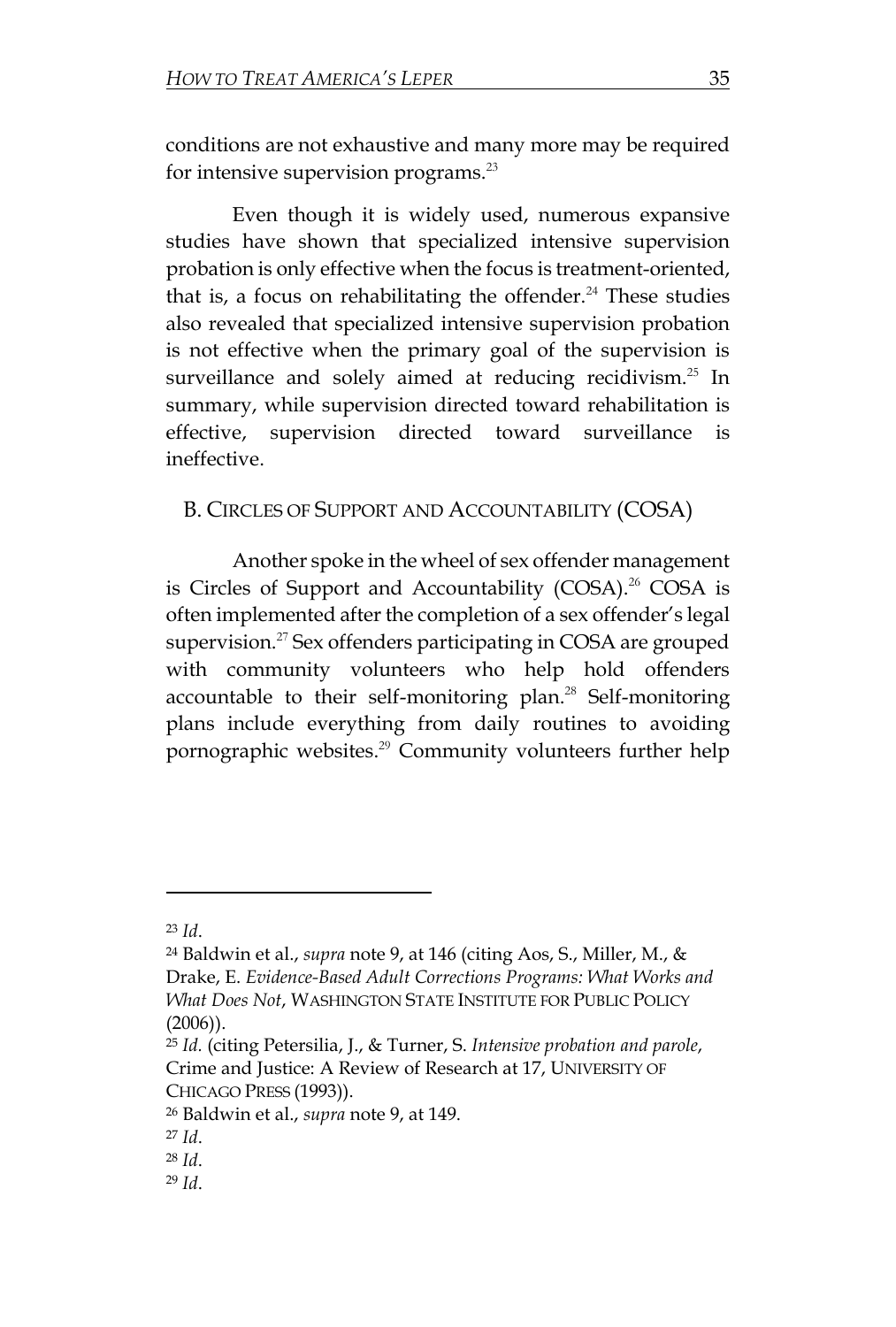reintegrate offenders into the community by providing them with support and resources.<sup>30</sup>

A study published by *Sexual Abuse: A Journal of Research and Treatment* articulates that COSA has reduced sexual recidivism with community integration and assistance.<sup>31</sup> In one study, 90% of sex offenders described participation in COSA as helping prevent them from re-offending.<sup>32</sup> Likewise, 68% of community members who participated in COSA felt safer in the community due to their participation.<sup>33</sup>

A Canadian study – where COSA is more prevalent than in the United States – compared recidivism rates of 60 COSA high-risk sex offenders and 60 non-COSA high-risk sex offenders in a 4.5-year period after release from legal supervision. <sup>34</sup> 5% of the COSA group reoffended while 16.7% of the non-COSA group reoffended.<sup>35</sup> As of July 2015, COSA programs have only been implemented in California, Minnesota, and Vermont.<sup>36</sup>

In conclusion, COSA is a research supported program that diminishes recidivism in sex offenders without the negative consequences associated with other treatment tools.

#### C. ELECTRONIC MONITORING

Electronic monitoring enables authorities to track sex offender's movements, whereabouts, and activity.<sup>37</sup> Recently, in 2015, the Supreme Court case Grady v. North Carolina struck down a North Carolina law allowing repeat offenders to be

 $\overline{\phantom{a}}$ 

<sup>33</sup> Baldwin et al., *supra* note 9, at 149.

<sup>35</sup> *Id*.

<sup>30</sup> *Id*.

<sup>31</sup> *Id*.

<sup>32</sup> *Id.* (citing Wilson, R.J., Picheca, J.E., & Prinzo, M. *Circles of Support & Accountability,* [http://www.csc-](http://www.csc-scc.gc.ca/text/rsrch/reports/r168/r168_e.pdf)

[scc.gc.ca/text/rsrch/reports/r168/r168\\_e.pdf\)](http://www.csc-scc.gc.ca/text/rsrch/reports/r168/r168_e.pdf).

<sup>34</sup> *Id*.

<sup>36</sup> *Id*.

<sup>37</sup> *Id*. at 153.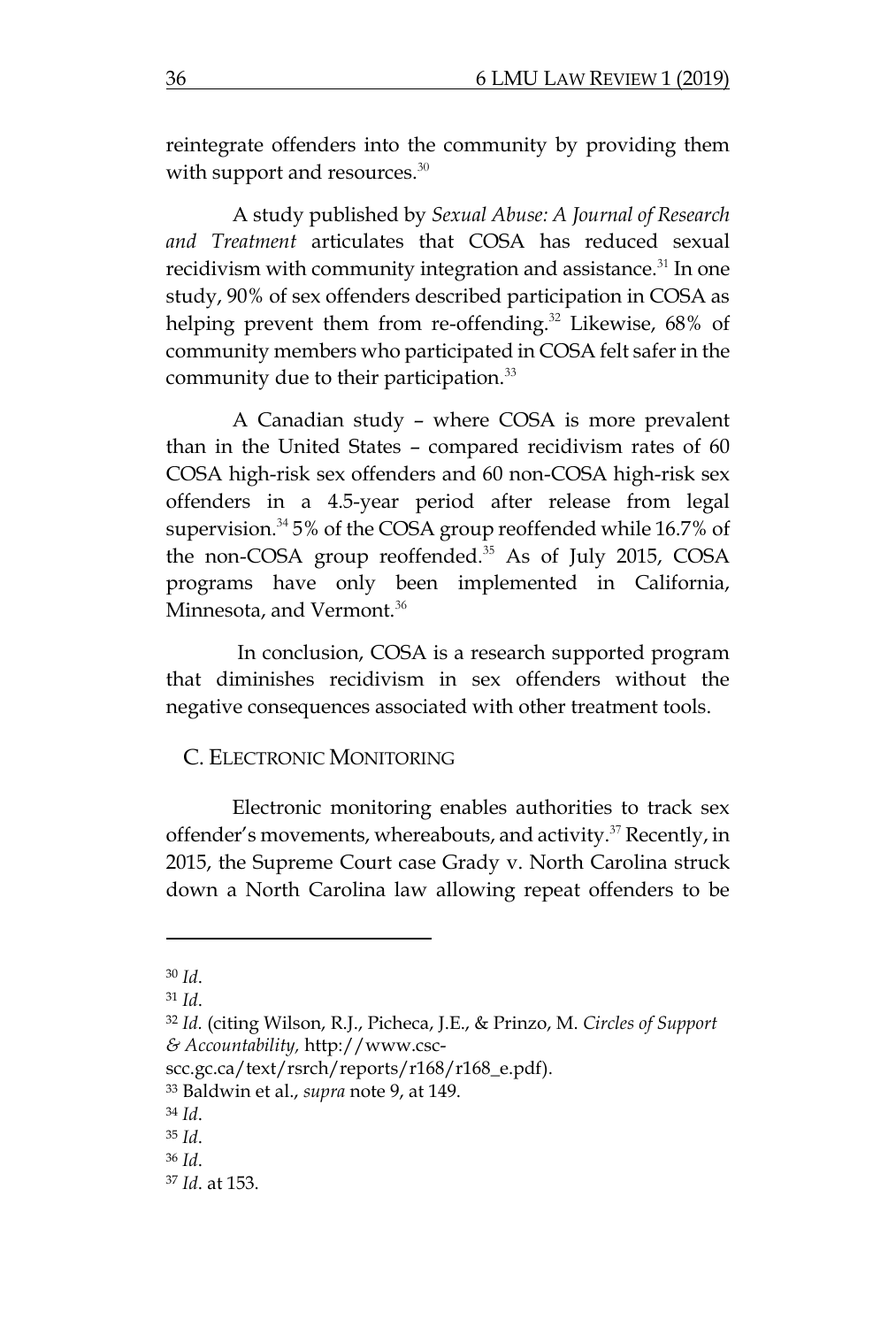subjected to electronic monitoring for the rest of their lives.<sup>38</sup> As of 2009, forty-seven states have passed some type of electronic monitoring legislation.<sup>39</sup> Despite the enactment of these laws, research plainly shows that sexual recidivism is not reduced by electronic monitoring.<sup>40</sup> Statistics have also shown that jurisdictions using electronic monitoring do not have lower rates of rape or violent crime.<sup>41</sup> The Office of Sex Offender Sentencing, Monitoring, Apprehending, Registering, and Tracking noted that GPS should not be used in a vacuum to reduce recidivism. Instead, GPS should be part of the total strategy to treat sex offenders, The Office of Sex Offender Sentencing supported this by stating that, "[p]olicymakers and the public should not view GPS as a viable alternative to empirically supported supervision models that incorporate treatment."<sup>42</sup>

## D. POLYGRAPH TESTING

Polygraph testing is a more controversial sex offender management strategy and is performed on sex offenders for a slew of reasons.<sup>43</sup> The Supreme Court in the 2002 case of McKune v. Lile held that forcing sex offenders to participate in polygraph testing violates the 5<sup>th</sup> Amendment right against selfincrimination.<sup>44</sup> Polygraphs are used to gather specific incident information, sexual history information, and maintenance of released sex offenders. <sup>45</sup> Specific incident examinations focus on a singular occurrence (pre or post-imprisonment). Sexual history examinations delve into the offender's history of sex

 $\overline{a}$ 

<sup>38</sup> Grady v. North Carolina, 135 S. Ct. 1368 (2015).

<sup>39</sup> Baldwin et al., *supra* note 9, at 149.

<sup>40</sup> *Id*.

<sup>41</sup> *Id*.

<sup>42</sup> *Id*. at 155.

<sup>43</sup> *Id*. at 150.

<sup>44</sup> McKune v. Lile, 536 U.S. 24 (2005).

<sup>45</sup> Baldwin et al., *supra* note 9, at 150.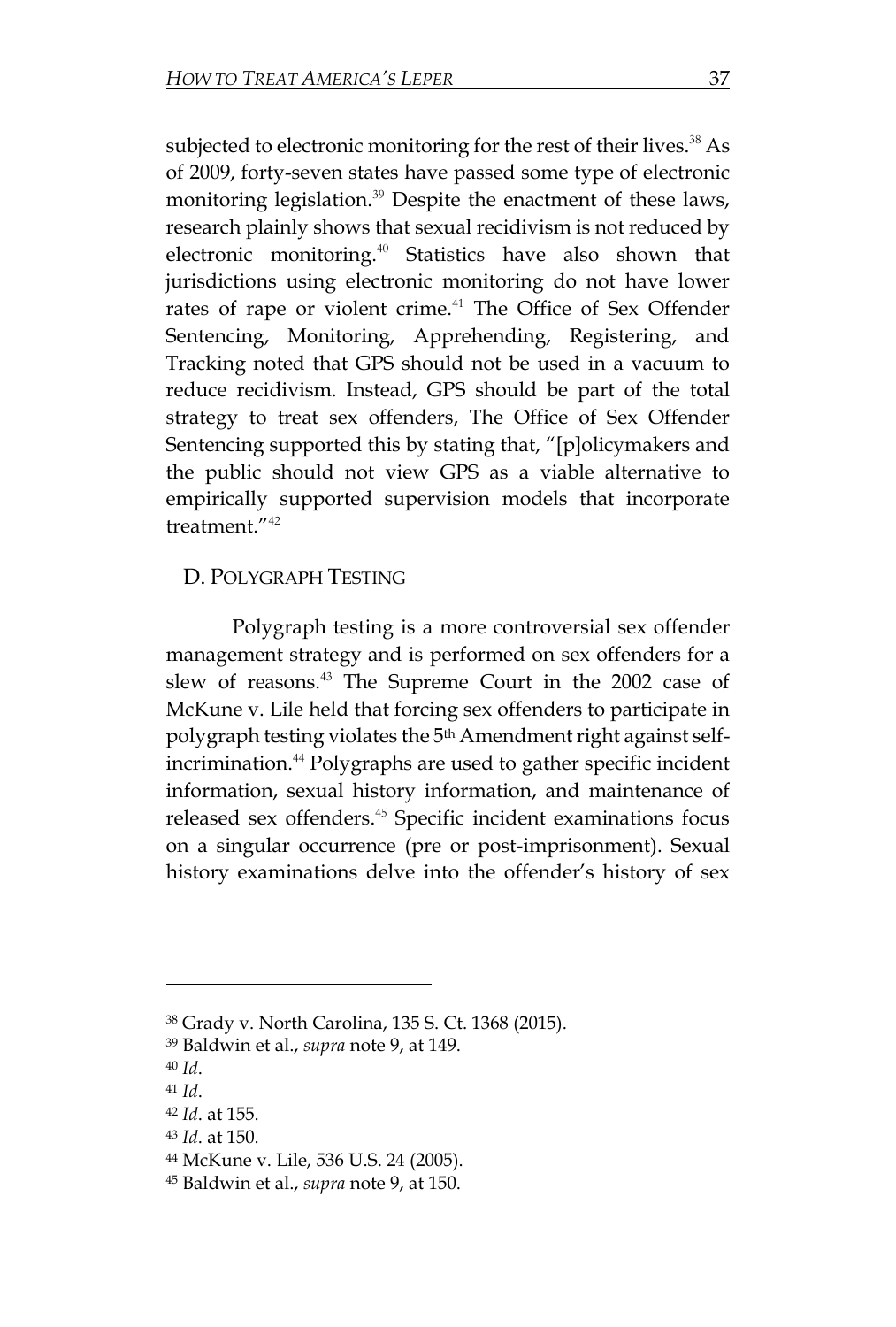offenses. Maintenance examinations look to the offender's compliance with their specific treatment.<sup>46</sup>

Polygraphs have also been shown to successfully lead to additional disclosures from sex offenders.<sup>47</sup> These additional disclosures range from a wide variety of topics such as: the number of victims, number of offenses, offense categories, highrisk behaviors, age of onset, duration of offending, and frequency of offending.<sup>48</sup> Noticeably, a 2007 study notes that there are no significant differences in polygraphed and nonpolygraphed sex offender's recidivism rates.<sup>49</sup> Therefore, polygraphs do not successfully help sex offenders recidivism rates.

#### E. CIVIL COMMITMENT

Sex Offender Civil Commitment (SOCC) allows sex offenders to be civilly committed after their prison sentence has ended.<sup>50</sup> The Supreme Court held this confinement constitutional for "any person who has been convicted of or charged with a sexually violent offense and who suffers from a mental abnormality or personality disorder which makes the person likely to engage in the predatory acts of sexual violence."<sup>51</sup> In 2006, with the passing of AWA, Congress provided for the civil commitment of sexual offenders at the federal level.<sup>52</sup> In 2010, the Supreme Court agreed that Congress is capable of passing a federal law requiring the civil commitment of particularly dangerous sex offenders.<sup>53</sup>

Generally, for a sex offender to be a civil commitment candidate, they must: (1) have a history of criminal sexual

 $\overline{a}$ 

<sup>46</sup> *Id*.

<sup>47</sup> *Id*.

<sup>48</sup> *Id*. <sup>49</sup> *Id*.

<sup>50</sup> Kansas v. Hendricks, 521 U.S. 346 (1997).

<sup>51</sup> *Id*. at 352.

<sup>52</sup> 18 U.S.C. § 4248(a) (2006).

<sup>53</sup> United States v. Comstock, 560 U.S. 126 (2010).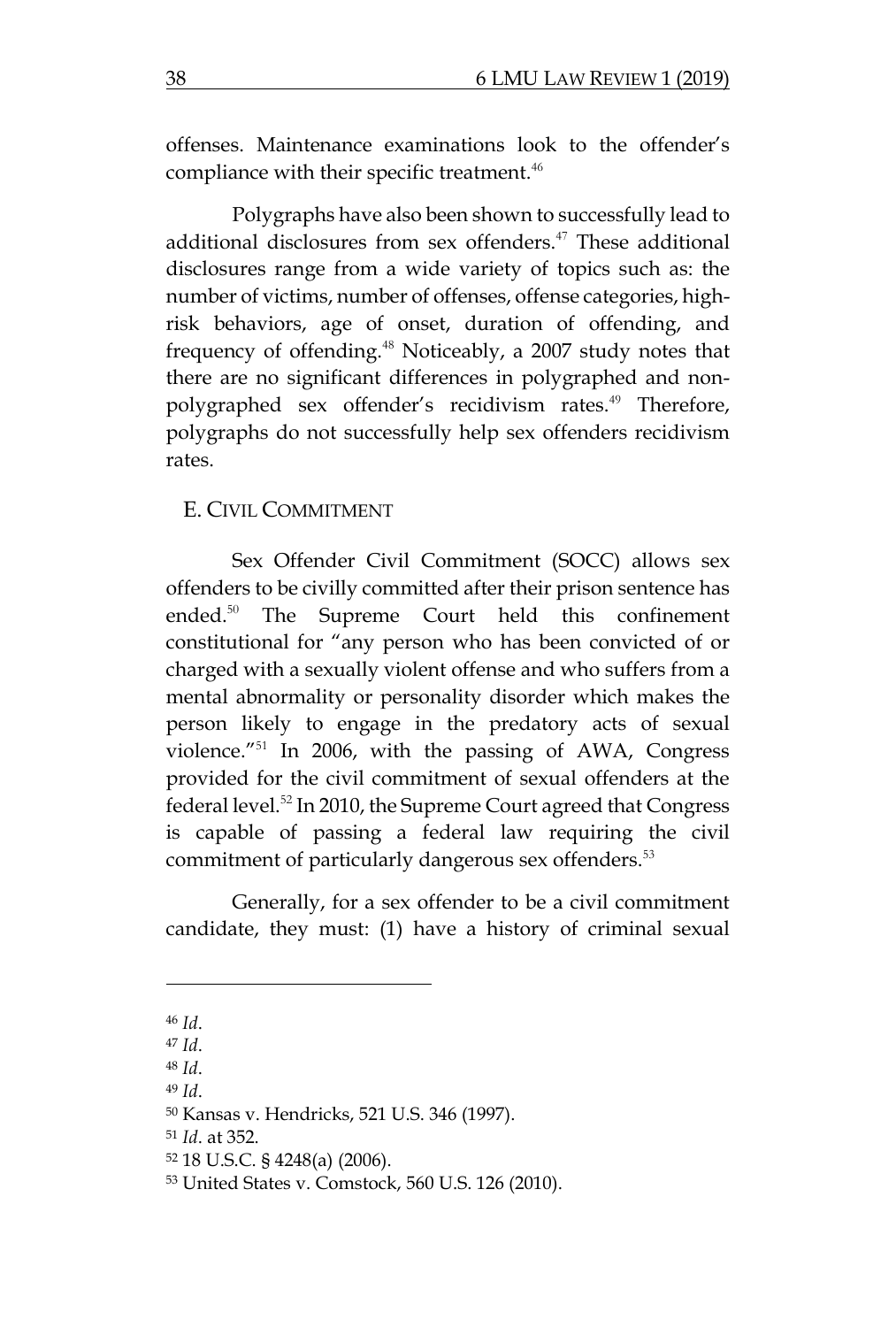behavior and (2) have a mental abnormality that, if not treated, will induce them to commit more sexual crimes.<sup>54</sup> These two factors must be proven by clear and convincing evidence if the offender is to be civilly committed.<sup>55</sup> Civil commitment is reserved for offenders who are still a danger to the community after their prison sentence has been served.

As of 2015, nearly 5,400 people in twenty states were being held indefinitely in civil commitment programs.<sup>56</sup> California, Minnesota, New Jersey, and Florida civilly commit the most sex offenders with at least 428 committed in each state.<sup>57</sup> Thirteen of the twenty states allow juveniles convicted of sexual crimes to be civilly committed.<sup>58</sup> The rates of recidivism within 6 years for those released from civil commitment is higher than that of the average sex offender at a rate of 23%.<sup>59</sup> These findings suggest that civil commitment is a viable option for particularly dangerous offenders.

#### F. SEX OFFENDER REGISTRATION AND NOTIFICATION

The Center for Sex Offender Management has articulated that the purpose of the Sex Offender Registration and Notification programs are to deter offenders from reoffending, give law enforcement an investigative tool, and to increase public protection.<sup>60</sup> In 1994, the Jacob Wetterling Crimes against Children and Sexually Violent Offender Registration Act required sex offender registration systems in

[https://www.themarshallproject.org/2016/01/27/why-some](https://www.themarshallproject.org/2016/01/27/why-some-young-sex-offenders-are-held-indefinitely#.DysrWQKQA)[young-sex-offenders-are-held-indefinitely#.DysrWQKQA.](https://www.themarshallproject.org/2016/01/27/why-some-young-sex-offenders-are-held-indefinitely#.DysrWQKQA)

 $\overline{\phantom{a}}$ 

<sup>58</sup> *Id*.

<sup>60</sup> *Id*. at 157.

<sup>54</sup> Baldwin et al., *supra* note 9, at 155.

<sup>55</sup> Comstock, 560 U.S. at 130.

<sup>56</sup> George Steptoe and Antoine Goldet, *Why Some Young Sex Offenders Are Held Indefinitely*, THE MARSHALL PROJECT (Jan. 27, 2016),

<sup>57</sup> *Id*.

<sup>59</sup> Baldwin et al., *supra* note 9, at 155.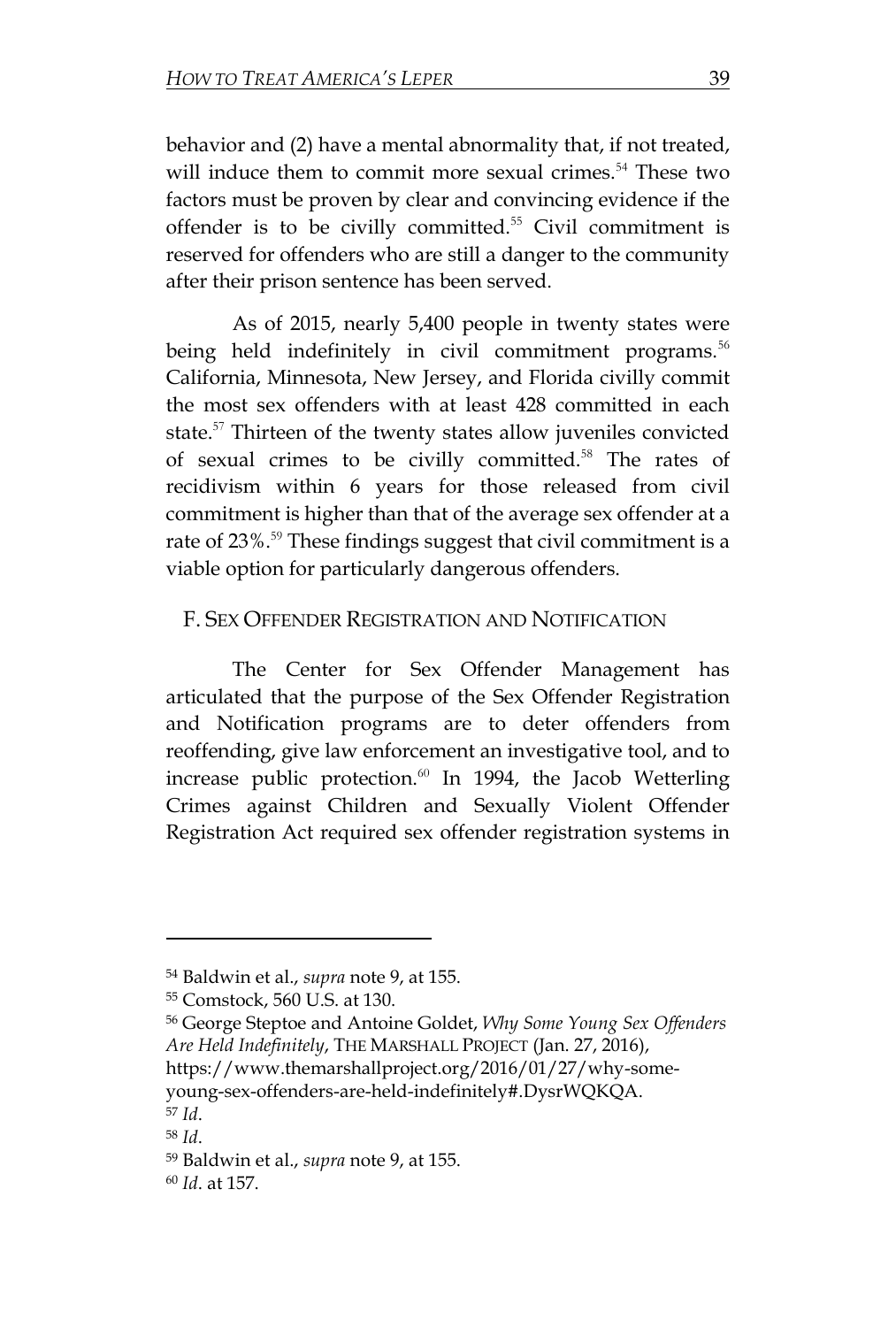states receiving federal funding for law enforcement. <sup>61</sup> As public disdain for sex offenders became more mainstream, the federal government enacted the AWA, establishing the national sex offender registry.<sup>62</sup>

Title I of the AWA, the Sex Offenders Registration and Notification Act (SORNA), describes who must register on the national sex offender registry as any "individual who was convicted of a sex offense."<sup>63</sup> Under SORNA, sex offenders must register wherever they reside, work, or go to school. $64$  Sex offenders must also notify the Sex Offender Sentencing, Monitoring, Apprehending, Registering, and Tracking Office (SMART), in person, of any name, resident, employment, or student status change within three business days.<sup>65</sup> When a sex offender fails to comply with the above requirements, they can be prosecuted federally for the crime of failure to register, carrying a maximum penalty of ten years imprisonment.<sup>66</sup>

Throughout America, states have become laboratories, testing the effectiveness of sex offender management and registration systems. For example, the time frame in which sex offenders have to notify or report to their probation officer of an address change ranges from 24 hours in Maine to every seven days if an offender is homeless in Indiana.<sup>67</sup>

Other differences among states include: who must register as a sex offender, how long the offender must register,

 $\overline{a}$ 

<sup>61</sup> VIOLENT CRIME CONTROL AND LAW ENFORCEMENT ACT OF 1994, Pub. L. No. 103-322, 108 Stat. 1796, 2038-42 (1994) (codified at 42 U.S.C. § 14071 (2006)).

<sup>62</sup> *See generally* NATIONAL COUNCIL OF JUVENILE AND FAMILY COURT JUDGES, *The Adam Walsh Act*, <http://www.ncjfcj.org/adam-walsh-act> (last visited Mar. 2, 2019).

<sup>63</sup> 34 U.S.C. § 20911(1) (2017) (formerly cited as 42 U.S.C. § 16911).

<sup>64</sup> 34 U.S.C. § 20913(a) (2017) (formerly cited as 42 U.S.C. § 16913).

<sup>65</sup> 34 U.S.C. § 20913(c) (2017).

<sup>66</sup> 18 U.S.C. § 2250(a) (2016).

<sup>67</sup> Jane Shim, *Listed for Life*, SLATE (AUG. 13, 2014),

[http://www.slate.com/articles/news\\_and\\_politics/jurisprudence/](http://www.slate.com/articles/news_and_politics/jurisprudence/2014/08/sex_offender_registry_laws_by_state_mapped.html) [2014/08/sex\\_offender\\_registry\\_laws\\_by\\_state\\_mapped.html.](http://www.slate.com/articles/news_and_politics/jurisprudence/2014/08/sex_offender_registry_laws_by_state_mapped.html)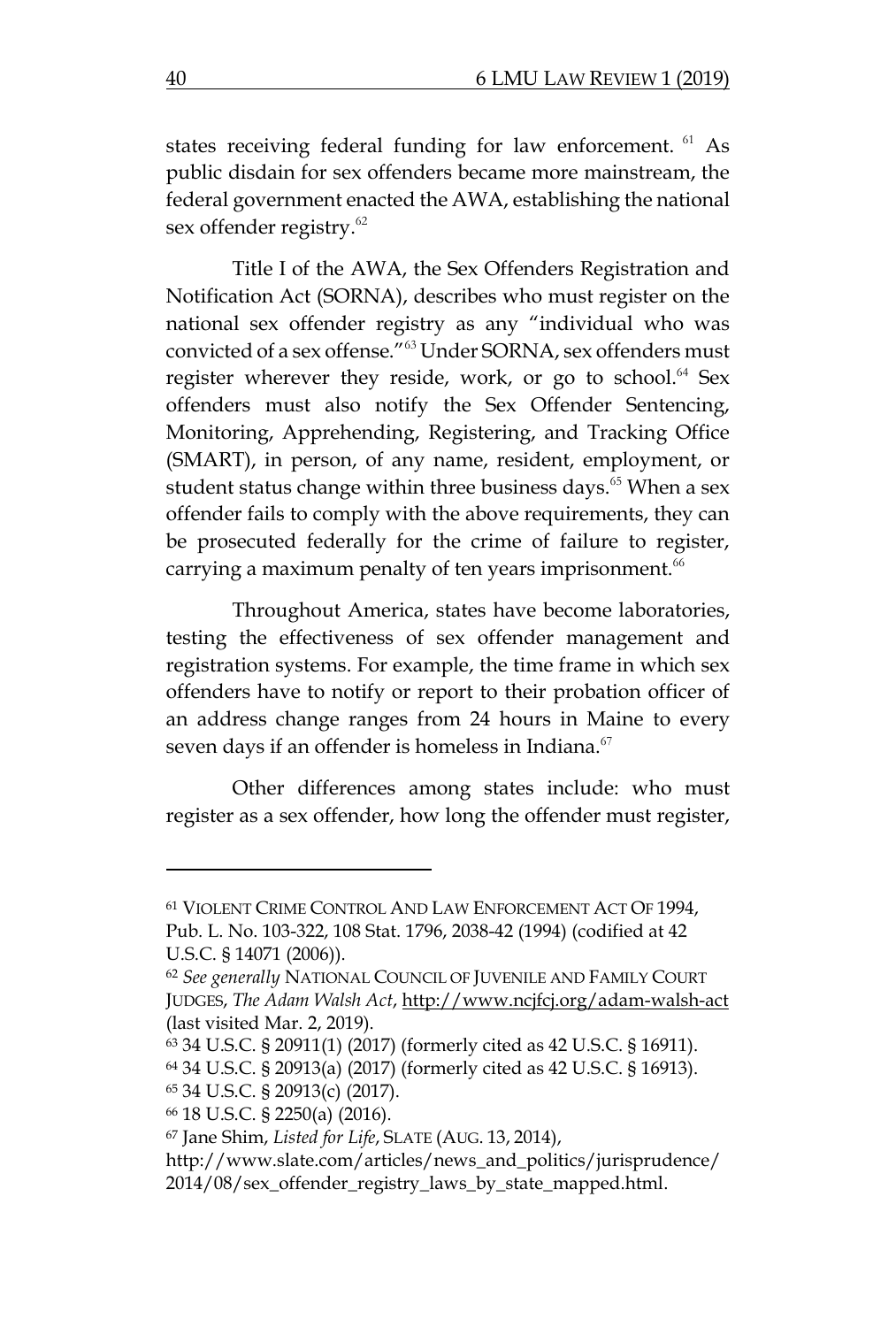and how an offender can get off of the registry.<sup>68</sup> Some states, including California and South Carolina, require sex offender registration for life, regardless of the type of sexual crime committed.<sup>69</sup> In Utah, however, offenders may be removed from the registry after ten years.<sup>70</sup> Although the registry is wellknown to the public, many states take an alternative common sense approach to the registry. The states allow sex offenders convicted of less-serious crimes to have shorter registration periods. For example, in Missouri, a "Romeo and Juliet" exception allows an offender under the age of twenty-one having consensual sex with someone older than fourteen to petition for removal from the registry after two years.<sup>71</sup>

Some states also have levels of sex offenders, with the level dictating whether the offender is placed on the registry and for how long. In Massachusetts, for example, there are three levels of sex offenders.<sup>72</sup> The sex offender levels  $(1-3)$  are determined by a Sex Offender Registry Board who determines the risk of re-offense and the degree of dangerousness posed to the public. $73$ 

In effect, when an offender is labeled Level 1, the board has determined that giving their information to the public will not reduce their recidivism.<sup>74</sup> When an offender is labeled Level 2, the board has determined the offender is moderately likely to reoffend. Because of this, the public will have access to the offender's information through the local police department.<sup>75</sup> When an offender is labeled Level 3, the board has determined have a high risk of re-offense. This means the offender's

<sup>68</sup> *Id*.

 $\overline{a}$ 

- <sup>69</sup> *Id*.
- <sup>70</sup> *Id*.
- <sup>71</sup> *Id*.
- <sup>72</sup> *Id*. <sup>73</sup> *Id*.
- <sup>74</sup> *Id*.
- <sup>75</sup> *Id*.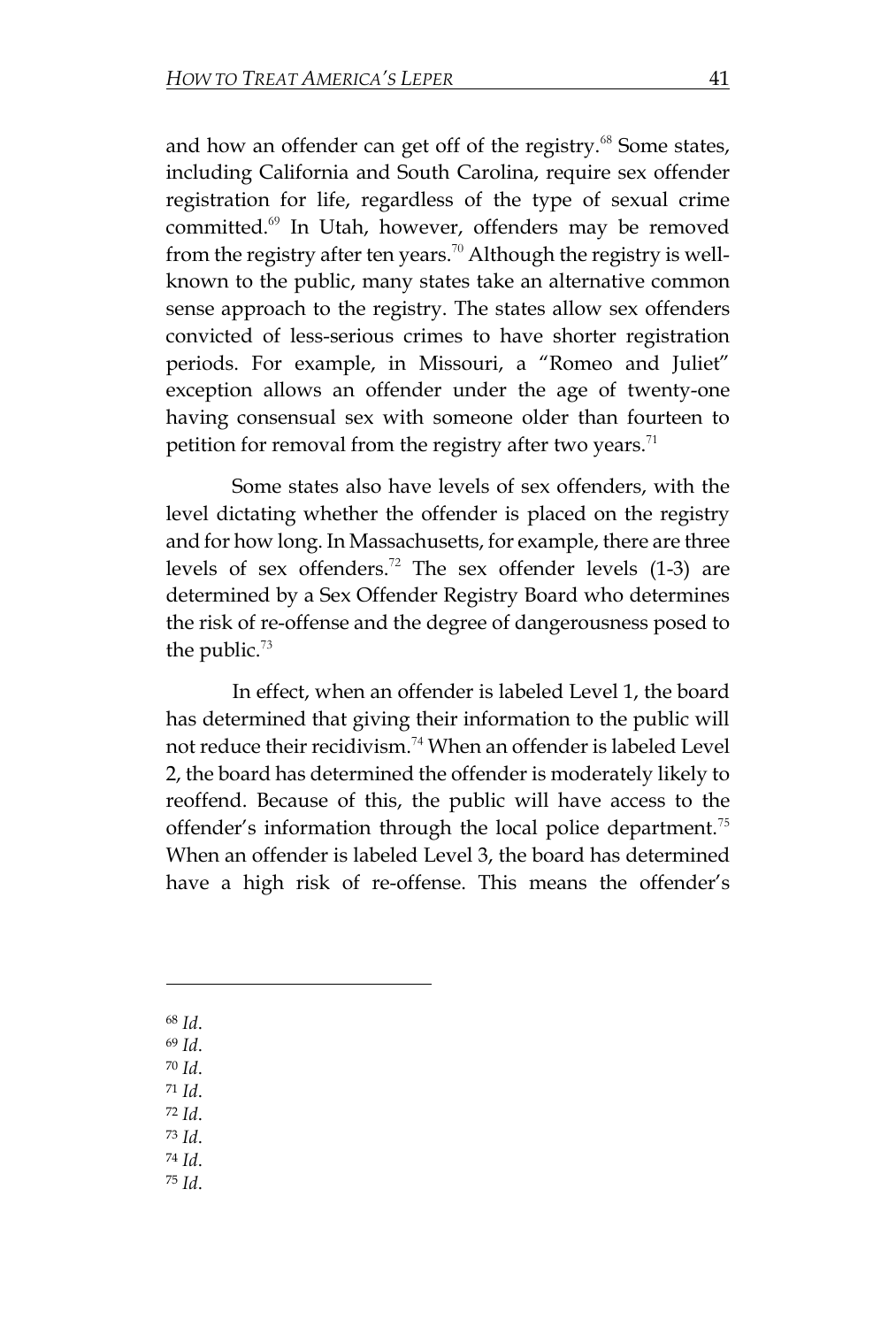information and crime will be actively disseminated throughout the community.<sup>76</sup>

New York has a similar level system. <sup>77</sup> In New York, the level of the sex offender corresponds with the duration of years an offender must be on the sex offender registration system.<sup>78</sup> Level 1 offenders must register for 20 years while level 2 and 3 offenders must register for life.

The United States and South Korea are the only countries with public sex offender registration systems in place.<sup>79</sup> However, statistics show that there is not a significant difference between the rates of sexual violence in countries that have implemented a sex offender system and countries that have not. 80

For example the South Korean registration system only requires a sex offender to register for five to ten years if they have committed a sexual crime against a child. $81$  Further, eighteen countries have enacted sex offender registration laws that are only available to law enforcement: Argentina, Australia, Bermuda, Canada, France, Germany, Ireland, Jamaica, Jersey, Kenya, Maldives, Malta, Pitcairn Islands, South Africa, South Korea, Taiwan, Trinidad and Tobago, and the United Kingdom.<sup>82</sup> South Africa, Australia, and the United

l

<sup>79</sup> OFFICE OF SEX OFFENDER SENTENCING, MONITORING,

APPREHENDING, REGISTERING, AND TRACKING, *Global Overview of Sex Offender Registration and Notification Systems*,

<sup>76</sup> *Id*.

<sup>77</sup> *Id*.

<sup>78</sup> *Id*.

<https://www.smart.gov/pdfs/GlobalOverview.pdf> (last visited Sept. 20, 2018).

<sup>80</sup> *Id.*

<sup>81</sup> *Id*.

<sup>82</sup> *Id*.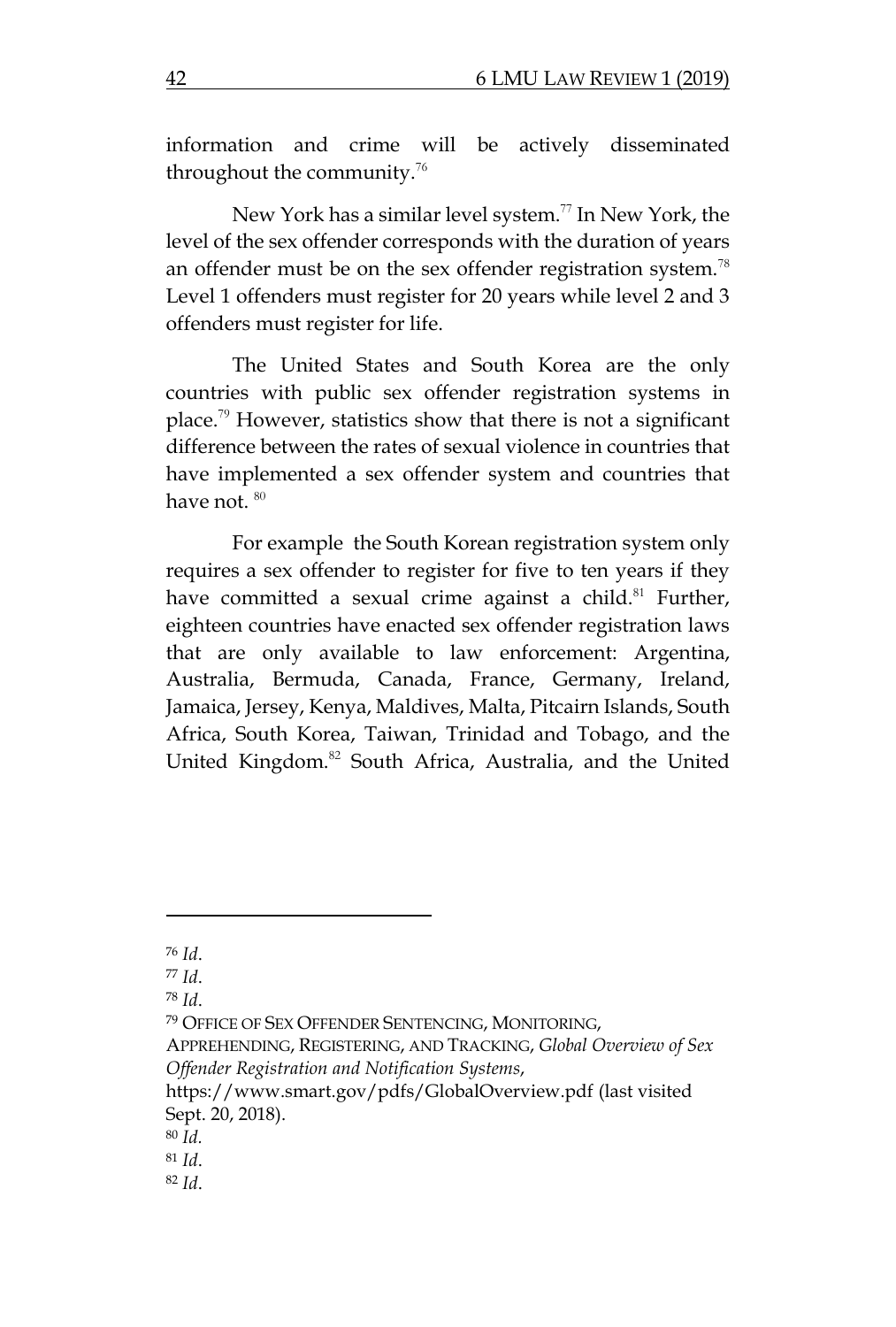States rank first, eleventh, and fourteenth respectively in amount of rape incidents per capita.<sup>83</sup>

Going further, a 2006 and 2009 study shows that there is no change in the rate of sex crimes in United States jurisdictions that have implemented a sex offender registry.<sup>84</sup> Additionally, the sex offender registration and notification system has been studied to evaluate whether it reduces recidivism in sex offenders.<sup>85</sup> The majority of studies, including nine separate independent studies, show that the registry and notification system has no impact on the rate of recidivism of sex offenders.<sup>86</sup> Despite this, the public is in favor of the registry and notification programs which do not reduce recidivism.<sup>87</sup> Because of this, a very real result is that 40-60% of sex offenders report negative psychological consequences as a direct effect of the sex offender registration and notification system.<sup>88</sup>

#### G. RESIDENCY RESTRICTIONS

Typical residency restrictions prohibit sex offenders from living approximately 1,000 to 2,500 feet away from schools, daycare centers, public parks, churches, and other places that children may gather.<sup>89</sup> Twenty-seven states have enacted comprehensive rules dictating where sex offenders can live. Several towns, cities, and counties throughout the United States have also enacted additional restrictions. $90$ 

Multiple studies have shown that residency restrictions do not reduce the recidivism rate of sex offenders. The studies also show that residency restrictions do not deter sex offenders

<sup>83</sup> NATION MASTER, *Rape Rate: Countries Compared*,

[http://www.nationmaster.com/country-info/stats/Crime/Rape](http://www.nationmaster.com/country-info/stats/Crime/Rape-rate)[rate](http://www.nationmaster.com/country-info/stats/Crime/Rape-rate) (last visited Sept. 20, 2018).

<sup>84</sup> Baldwin et al., *supra* note 9, at 157.

<sup>85</sup> *Id*.

<sup>86</sup> *Id*.

<sup>87</sup> *Id*. at 159.

<sup>88</sup> *Id*.

<sup>89</sup> *Id*. at 162.

<sup>90</sup> *Id*.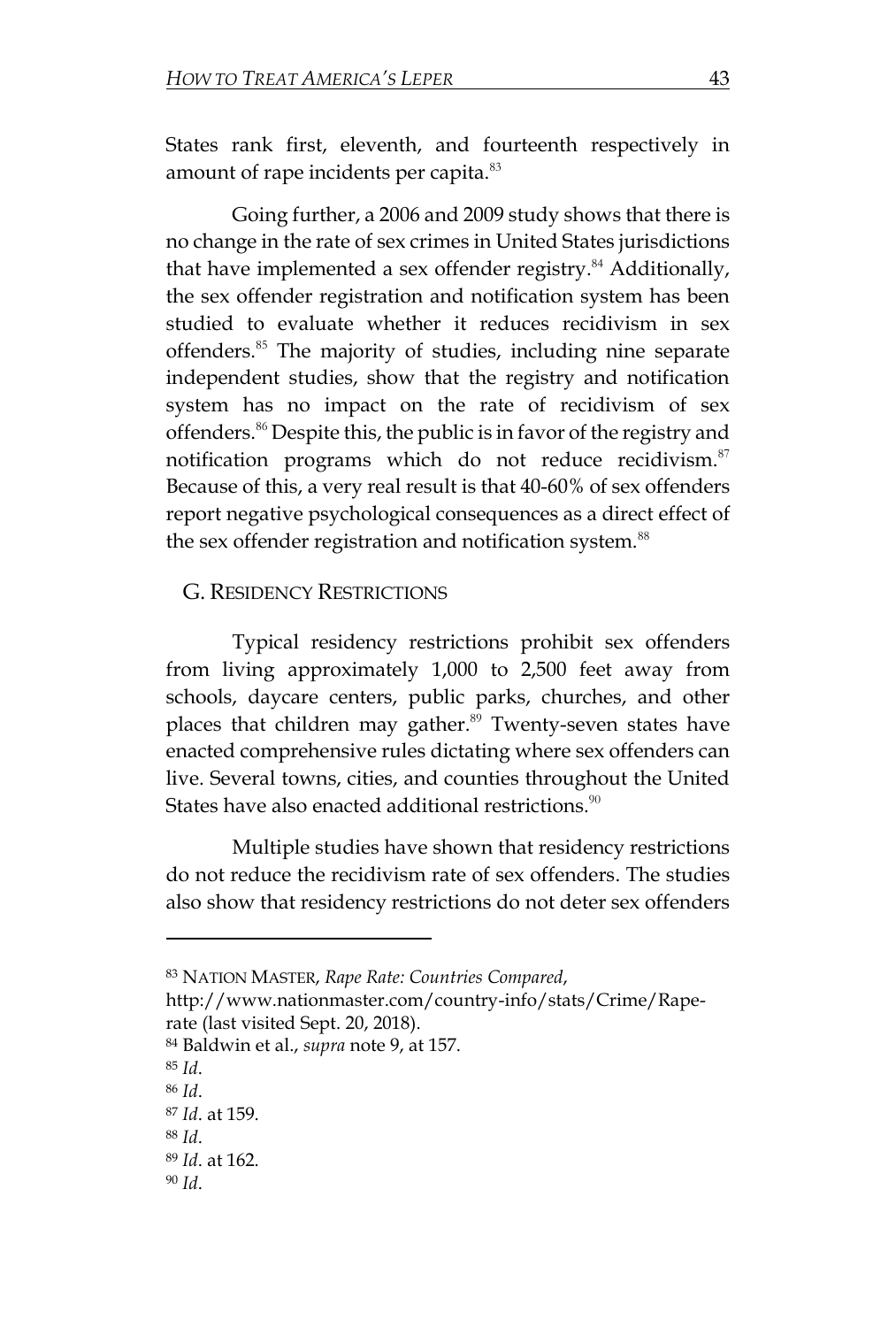from committing crimes and do not decrease sex crime rates in applicable jurisdictions. $91$  To the contrary, the Office of Sex Offender Sentencing, Monitoring, Apprehending, Registering, and Tracking has found that negative unintended consequences associated with residency restrictions aggravate rather than mitigate the risk that sex offenders will reoffend.<sup>92</sup>

As an example, in October of 2014, Milwaukee passed legislation banning sex offenders from living within 2,000 feet of schools, parks, daycare centers, recreational trails, and playgrounds.<sup>93</sup> The enforcement of this law left sex offenders in Milwaukee with only 55 addresses where they could legally live in a 100 square mile city. $94$  In less than two years after enactment of this law, the number of homeless sex offenders climbed from 15 to  $230.95$  This shows that residency restrictions have led to increased homelessness, loss of family support, and financial hardship. $96$  Further, the expansion and continuance of residency restrictions is not recommended by sex offender management professionals.<sup>97</sup>

# III. PUBLIC MISPERCEPTION OF SEX OFFENDERS & RATES OF RECIDIVISM

The stigma surrounding sex offenders has led to the use of multiple sex offender management programs. These include the creation of national and state sex offender registries and the civil commitment of sex offenders. Further, these were driven by public disdain and a fear of sex offenders that far surpasses

<sup>91</sup> *Id*. at 163.

<sup>92</sup> *Id*.

<sup>93</sup> Jacob Carpenter, *Sex Offender Ordinance Hasn't Worked as Planned, Putting Public at Greater Risk*, MILWAUKEE JOURNAL SENTINEL (Aug. 20, 2016).

<sup>94</sup> Jen Fifield, *Despite Concerns, Sex Offenders Face New Restrictions*, PEW (May, 6, 2016), [http://www.pewtrusts.org/en/research-and](http://www.pewtrusts.org/en/research-and-analysis/blogs/stateline/2016/05/06/despite-concerns-sex-offenders-face-new-restrictions)[analysis/blogs/stateline/2016/05/06/despite-concerns-sex](http://www.pewtrusts.org/en/research-and-analysis/blogs/stateline/2016/05/06/despite-concerns-sex-offenders-face-new-restrictions)[offenders-face-new-restrictions.](http://www.pewtrusts.org/en/research-and-analysis/blogs/stateline/2016/05/06/despite-concerns-sex-offenders-face-new-restrictions)

<sup>95</sup> *Id*.

<sup>96</sup> Baldwin et al., *supra* note 9, at 163. <sup>97</sup> *Id*.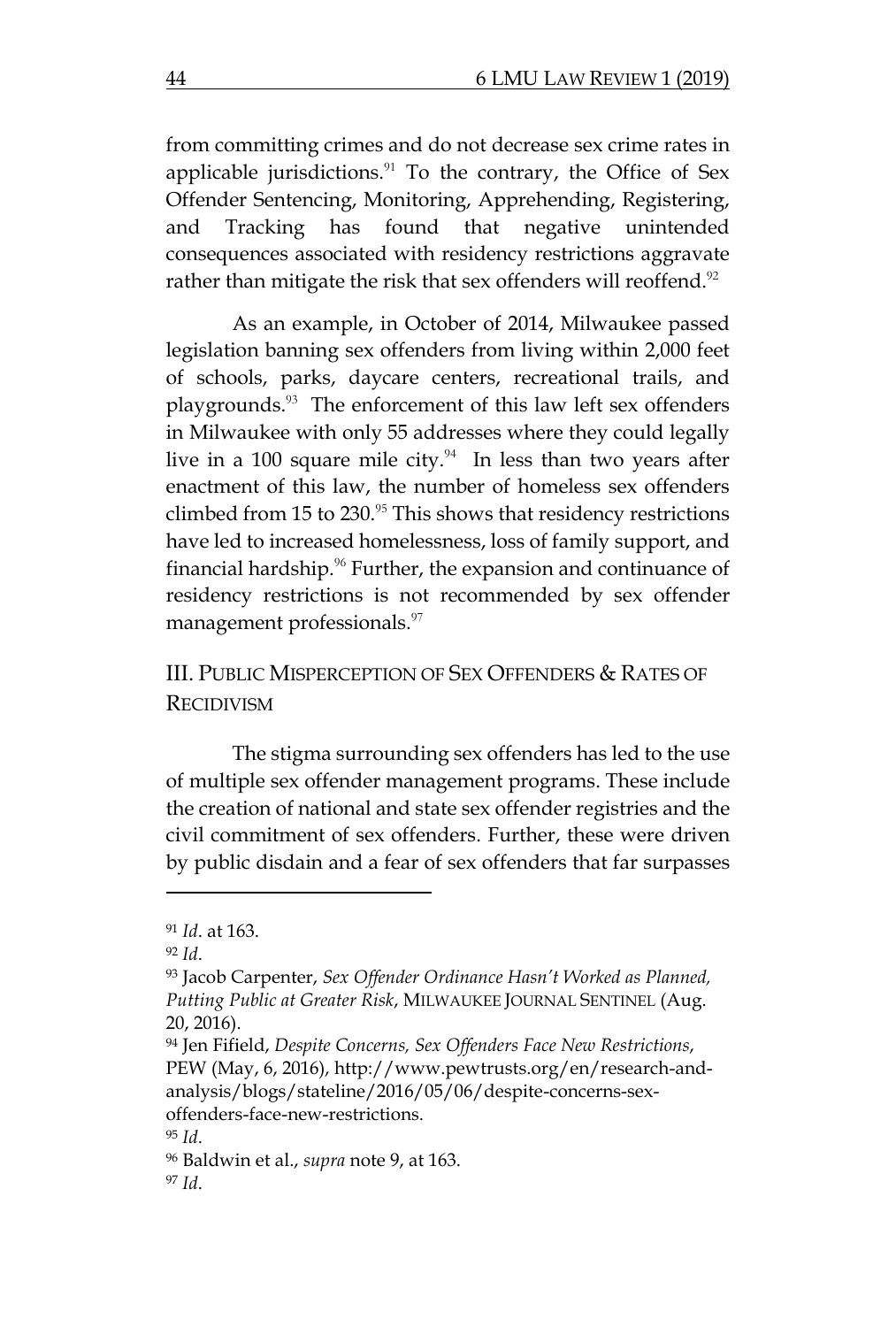any other type of criminal. The public view of offenders is that they will always re-offend, that they are unable to be rehabilitated, and that they pray on strangers.<sup>98</sup> These myths "have served as the cornerstones to America's sex offender policy," by "support[ing] political efforts to vilify and restrict the liberties of sex offenders even when such policies are ultimately counterproductive."<sup>99</sup>

#### A. PUBLIC MISPERCEPTION

Americans believe that the majority of sex offenders are incurable and will reoffend.<sup>100</sup> The basis for this belief is that sexual urges such as pedophilia inhibit sex offenders from being rehabilitated, especially in cases of child molestation.<sup>101</sup> A New York pastor has noted that, "sex offenders aren't like other [criminals] because the public believes they are incurable. To be honest, it would probably be easier for a congregation to accept a former murderer."<sup>102</sup>

The notion of the reoffending sexual predator is so ubiquitous that many courts, including the Supreme Court and federal appellate courts have relied on inaccurate statistics and made erroneous statements when considering sex offender punishment.<sup>103</sup> The Supreme Court has called the recidivism rate of sex offenders "frightening and high."<sup>104</sup> The Eighth

<sup>98</sup> Corey Rayburn Yung, *The Emerging Criminal War on Sex Offenders*, 45 HARV. L. REV. 435 (2010).

<sup>99</sup> *Id*. at 454.

<sup>100</sup> Deborah Sontag, *Looking for Ways to Treat Sex Offenders*, N.Y. TIMES [http://www.nytimes.com/1992/04/04/nyregion/looking-for-](http://www.nytimes.com/1992/04/04/nyregion/looking-for-ways-to-treat-sex-offenders.html)

[ways-to-treat-sex-offenders.html](http://www.nytimes.com/1992/04/04/nyregion/looking-for-ways-to-treat-sex-offenders.html) (last visited Sept. 20, 2018). <sup>101</sup>Zawn Villines, *Child Molester Rehabilitation Therapy*, GOODTHERAPY,

[http://www.goodtherapy.org/blog/child-molester-rehabilitation](http://www.goodtherapy.org/blog/child-molester-rehabilitation-therapy-0615126)[therapy-0615126](http://www.goodtherapy.org/blog/child-molester-rehabilitation-therapy-0615126) (last visited Feb. 3, 2017).

<sup>102</sup> Yung, *supra* note 98, at 454 (quoting Eilene Zimmerman, *Churches Slam Doors on Sex Offenders*, SALON.COM (Apr. 26, 2007),

[http://www.salon.com/life/feature/2007/04/26/sexoffenders\\_chu](http://www.salon.com/life/feature/2007/04/26/sexoffenders_church) [rch\)](http://www.salon.com/life/feature/2007/04/26/sexoffenders_church).

<sup>103</sup> *Id*.

<sup>104</sup> *Id*. (quoting McKune v. Lile, 536 U.S. 24, 34 (2002)).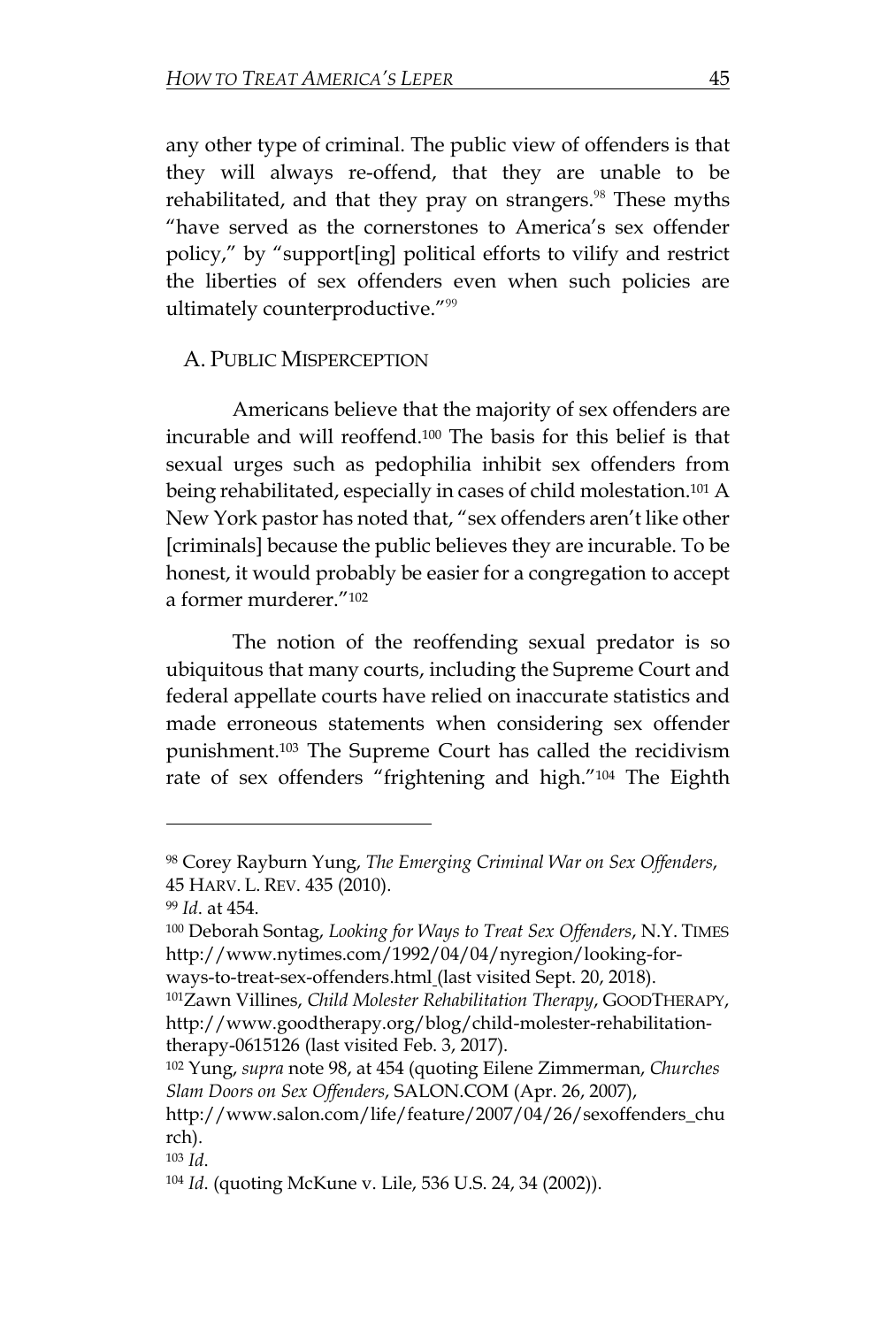Circuit characterized sex offender recidivism as based "between 20 and 25%" on ambiguous findings. The Fifth Circuit also said recidivism was "approximately 70%" misplaced based on the testimony of a probation officer. 105

Despite these unsubstantiated biases, the American public did not pull their views on sex offenders out of thin air. The idea that sex offenders will always reoffend is fueled by the media, politicians, and fear. The heinous nature of many sex offenses cause parents to worry about their children, women not to walk alone at night, and an onslaught of media sources warning of the lurking sex offender. The fact is, there are awful acts perpetuated by sex offenders. But, they almost never occur. This means the rate the alarmist media and politicians make the public believe is vastly inaccurate.

Corey Rayburn Yung in *The Emerging Criminal War on Sex Offenders*, lays out multiple examples of how politicians and the media participate in fear mongering, despite the sex offender's low recidivism rates.<sup>106</sup> In 2003, Bill Richardson, governor of New Mexico, announced that, "[t]oday, New Mexico is declaring war against sexual predators."<sup>107</sup> In 2004, John Ashcroft told America that the Patriot Act has been used "to catch predatory child molesters and pornographers."<sup>108</sup>

In 2007, Dallas County Alabama District Attorney, Michael Jackson, stated "[w]e have declared war on child molesters in Dallas County and have sent a lot of them to prison…"<sup>109</sup> Marc Lunsford, father of Jessica Lunsford for whom Jessica's Laws are named, testified before Congress saying that his "job now is to declare war on child sex offenders

<sup>105</sup> *Id*. (quoting United States v. Emerson, 231 Fed. Appx. 349, 352  $(2007)$ ).

<sup>106</sup> *Id*. at 467.

<sup>107</sup> *Id*. (quoting Chris Vogel, *Gov. Going after Child Rapists*,

ALBUQUERQUE JOURNAL, at A1 (Aug. 15, 2003)).

<sup>108</sup> *Id*. at 457 (quoting John Ashcroft, *Press Conference with Attorney General John Ashcroft*, FED. NEWS SERV. (July 13, 2004)).

<sup>109</sup> *Id*. (quoting Alvin Brenn, *Mom Talks about Near-Abduction*, THE MONTGOMERY ADVERTISER (Oct. 16, 2007)).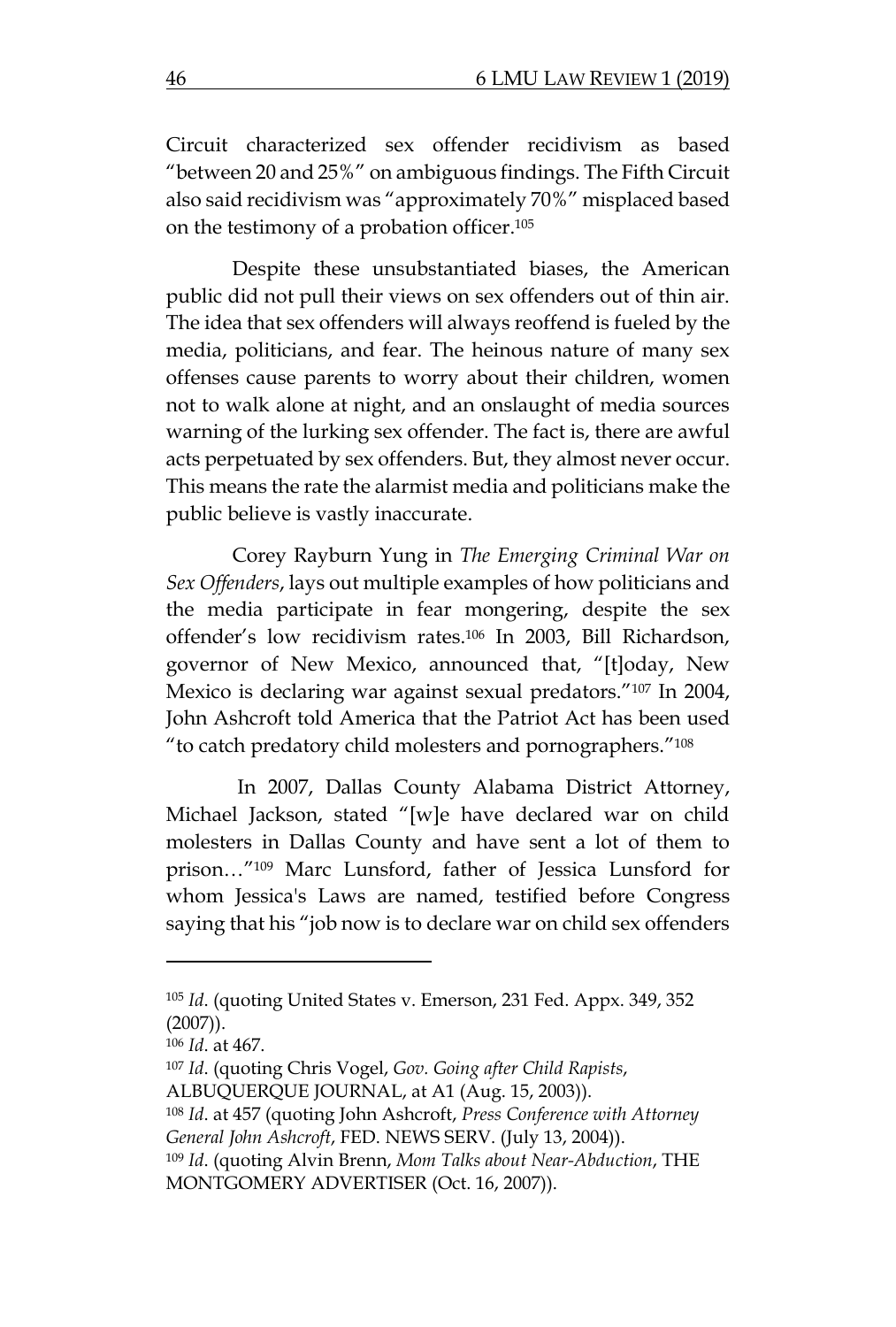and predators and to get [Congress] to join [him]. Instead of them stalking our kids, we will stalk them. And instead of them being our wors[t] nightmare we become theirs."<sup>110</sup>

In 2006, Adam Walsh's father, John Walsh, host of America's Most Wanted, was said to be starting a war on sex offenders.<sup>111</sup> Furthermore, the television show To Catch a Predator on NBC was dedicated solely to exploiting parents' worst fears for their children – sex offenders attempting to molest minors.<sup>112</sup>

In summation, "sexual predators are rare, atypical sex offenders. But because of the intense focus of the media and new laws, predators have become archetypical. In the headlines and in these laws, sexual predators have come to symbolize the essence of the sexual violence problem."<sup>113</sup>

## B. RATES OF RECIDIVISM

In spite of strong biases associated with sex offenders' recidivism rates, statistics paint a very different picture. In 2003, the Department of Justice studied criminal records of 9,691 sex offenders released in fifteen states since 1994.<sup>114</sup> The recidivism rate for commission of sex crimes within the first three years of the offenders' release from prison was 5.3%. <sup>115</sup> This shows that

<sup>110</sup> *Id*. (quoting Mark Lunsford, *Sex Offender Registration*, CQ CONGRESSIONAL TESTIMONY (Mar. 10, 2009)).

<sup>111</sup> *Id*. (quoting *Hannity & Colmes: Interview with Arthur Aidala* (Fox News television broadcast Apr. 28, 2006)).

<sup>112</sup> *Id*. (quoting *To Catch a Predator* (NBC)).

<sup>113</sup> *Id*. (quoting ERIC JANUS, FAILURE TO PROTECT 3 (2006). Cf. LAWRENCE A. GREENFELD, U.S. DEPT. OF JUSTICE, SEX OFFENSES AND OFFENDERS: AN ANALYSIS OF RAPE AND SEXUAL ASSAULT 11 (1997)). <sup>114</sup> *Id*. (quoting PATRICK A LANGHAN, ET AL., U.S. DEPT. OF JUSTICE, RECIDIVISM OF SEX OFFENDERS RELEASED FROM PRISON IN 1994 1-2 (2003)).

<sup>115</sup> *Id*. at 1.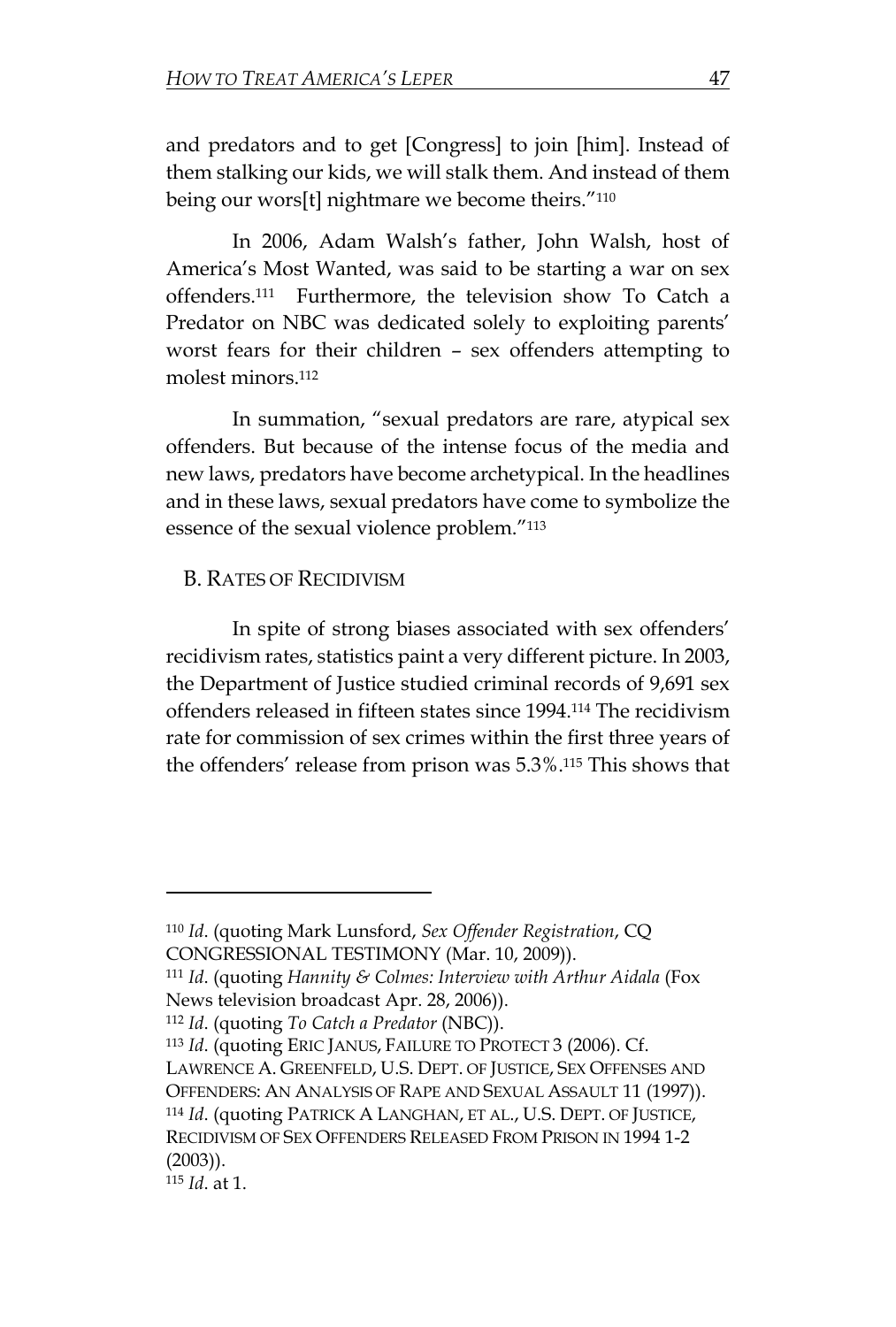the recidivism rates numbers from above are blatantly incorrect in the face of this study by the Department of Justice.<sup>116</sup>

Going further, the 2003 study found that sex offenders have the lowest overall re-arrest rate when looking at crime in general. <sup>117</sup> Without looking at the types of crimes committed, sex offenders reoffended at a rate of 43% (4,163 of 9,691).<sup>118</sup> Nonsex offenders reoffended at a much higher rate of 68% (179,391 of 262,420).<sup>119</sup> These statistics show that the recidivism rate of sex offenders is almost thirty-seven percentage points lower than the rate for non-sex offenders.<sup>120</sup> The same study also showed that non-sex offenders released from prison committed over six times as many sex crimes as released sex offenders.<sup>121</sup> This supports the theory that released sex offenders do not commit the majority of sexual crimes.<sup>122</sup> Thus, these statistics fly in the face of beliefs held by many Americans. Therefore, sex offenders do not have higher recidivism rates than other criminals, in fact, they have lower recidivism rates.

## IV. SEX OFFENDER MANAGEMENT REVISIONS

SMART published a research brief about the effectiveness of adult sex offender management in July of 2015.<sup>123</sup> This brief makes clear that the current programs used to treat/manage sex offenders are not only ineffective, but are also harmful:

> Despite the intuitive value of using science to guide decision-making, laws and policies designed to combat sexual offending are often

<sup>116</sup> United States v. Emerson, 231 Fed. Appx. 349, 352 (2007).

<sup>117</sup> Yung, *supra* note 98, at 455. (quoting PATRICK A LANGHAN, ET AL., U.S. DEPT. OF JUSTICE, RECIDIVISM OF SEX OFFENDERS RELEASED FROM PRISON IN 1994 1-2 (2003)).

<sup>118</sup> *Id*.

<sup>119</sup> *Id*.

<sup>120</sup> *Id*.

<sup>121</sup> *Id*.

<sup>122</sup> *Id*.

<sup>123</sup> Baldwin et al., *supra* note 9.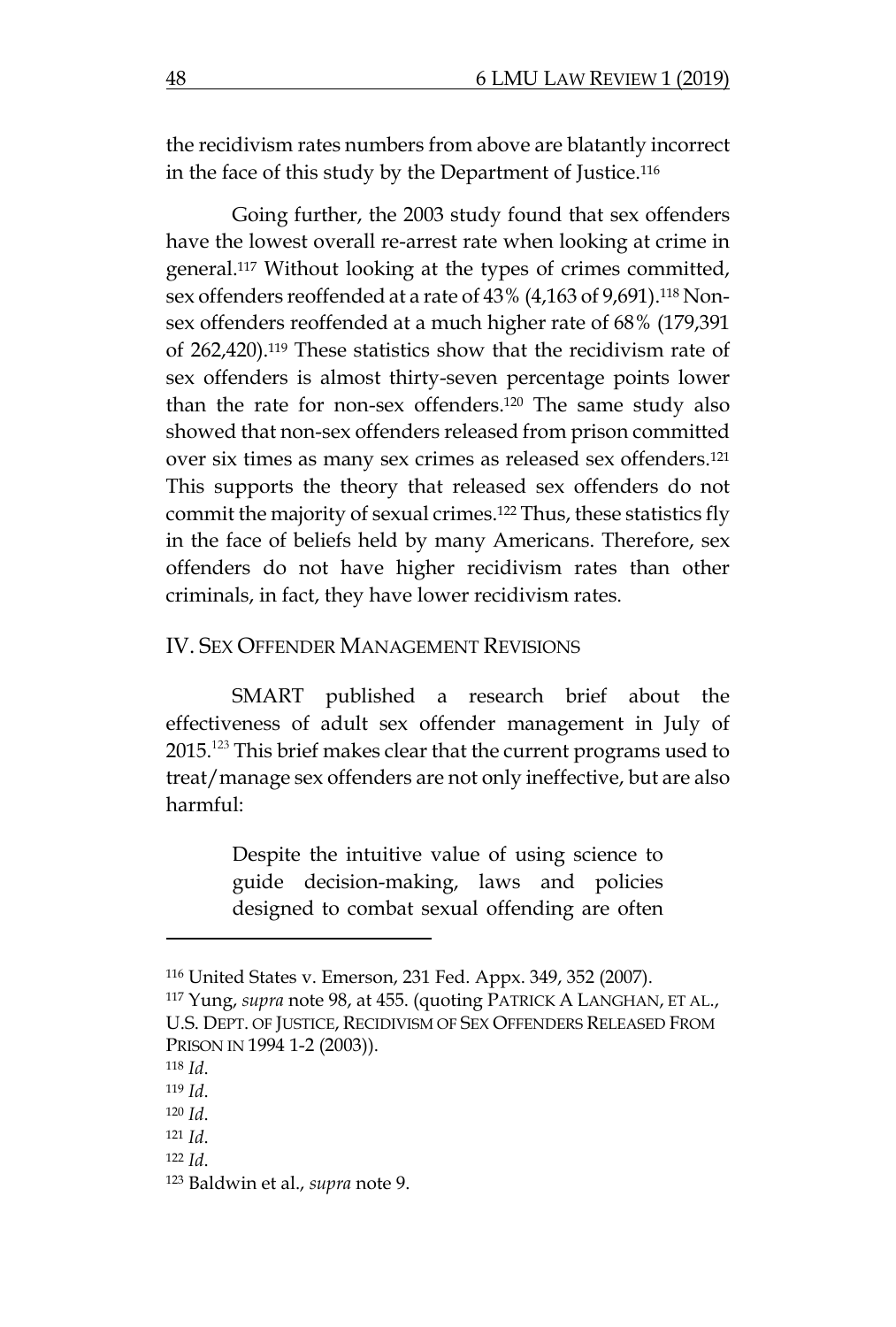introduced or enacted *in the absence of empirical support*. However, there is little question that both public safety and the efficient use of public resources *would be enhanced* if sex offender management strategies were based on *evidence of effectiveness*. . . . 124

The SMART Office is in effect advocating for the use of empirical studies, statistics, and science to be used when forming and continuing sex offender management programs and policies. Below, each of the previously mentioned sex offender management programs, (a) specialized supervision, (b) circles of support and accountability, (c) electronic monitoring, (d) polygraph testing, (e) civil commitment, (f) sex offender registration and notification, and (g) residency restrictions, are discussed and examined for success, failure, or stagnation. Changes that should be made to each to achieve a more effective sex offender management program are also discussed.

## A. SPECIALIZED SUPERVISION

Specialized supervision has proven to be one of the few sex offender management programs that are effective at reducing sex offender recidivism. However, specialized supervision only works when the supervision is treatmentoriented and not surveillance-oriented. In order for specialized supervision to be effective, the primary goal of the supervision must be to treat the offender. Simply put, the focus should be on the person instead of their potential crimes.

Specialized supervision that focuses on the individual has been proven ineffective. By way of example, a probation or parole officer should ask how a sex offender is managing with his job, housing, or relationship. What an officer should not do is inquire about how many children the sex offender has been around solely for the purpose of punishment because

 $\overline{a}$ 

<sup>124</sup> *Id*. at 146 (emphasis added).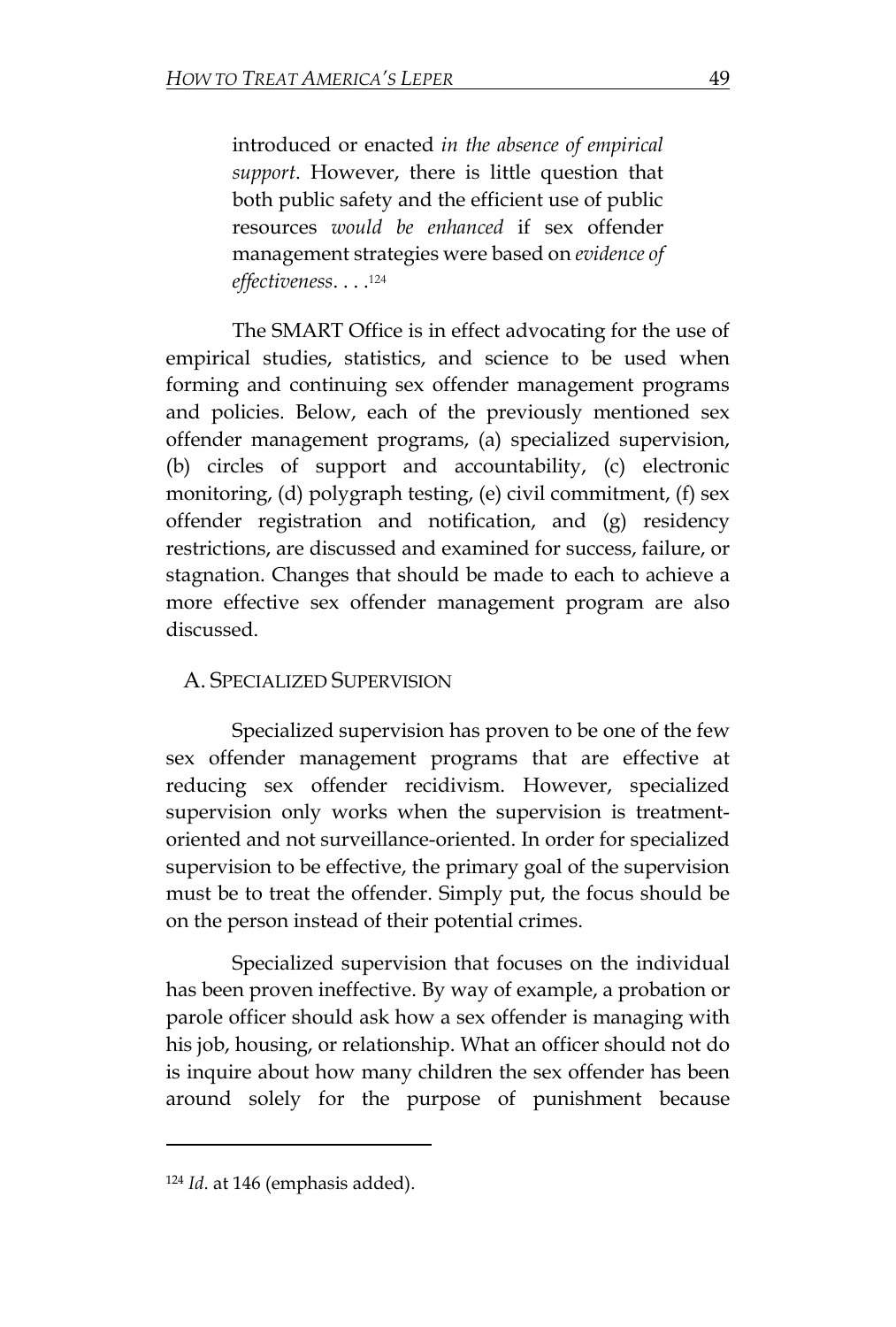rehabilitative supervision is far more effective than retributive supervision. Therefore, the only type of supervision that is empirically supported is supervision in conjunction with a rehabilitative treatment approach.

## B. CIRCLES OF SUPPORT AND ACCOUNTABILITY (COSA)

Circles of Support and Accountability has been shown to reduce recidivism rates of sex offenders by letting sex offenders know that society is invested in them, cares about them, and wants to help them. Furthermore, community members in COSA provide moral support as well as help the offender make invaluable connections with the community they are attempting to re-join. Not surprisingly, community members who participate in these programs feel safer in their communities, because they are able to see sex offenders as people instead of criminals. Therefore, focusing on the person and trying to rehabilitate them equates to reduced recidivism rates. Only six states, California, Colorado, Minnesota, Oregon, North Carolina, and Vermont, have COSA. Given the effectiveness of this treatment program, all 50 states should implement COSA.

## C. ELECTRONIC MONITORING

Electronic monitoring does not reduce the recidivism rates of sex offenders. This sex offender management program is an unnecessary, costly burden on law enforcement that does nothing to reduce recidivism rates. The only purpose electronic monitoring serves is to line the electronic monitoring companies' pockets. Electronic monitoring also creates additional hoops sex offenders must jump through. When you combine this absence of reduced recidivism with the detrimental effect on sex offenders, it supports the idea that electronic monitoring should end.

#### D. POLYGRAPH TESTING

Polygraph testing has proven useful when implemented with treatment oriented specialized supervision. While polygraph testing does not reduce recidivism rates by itself, it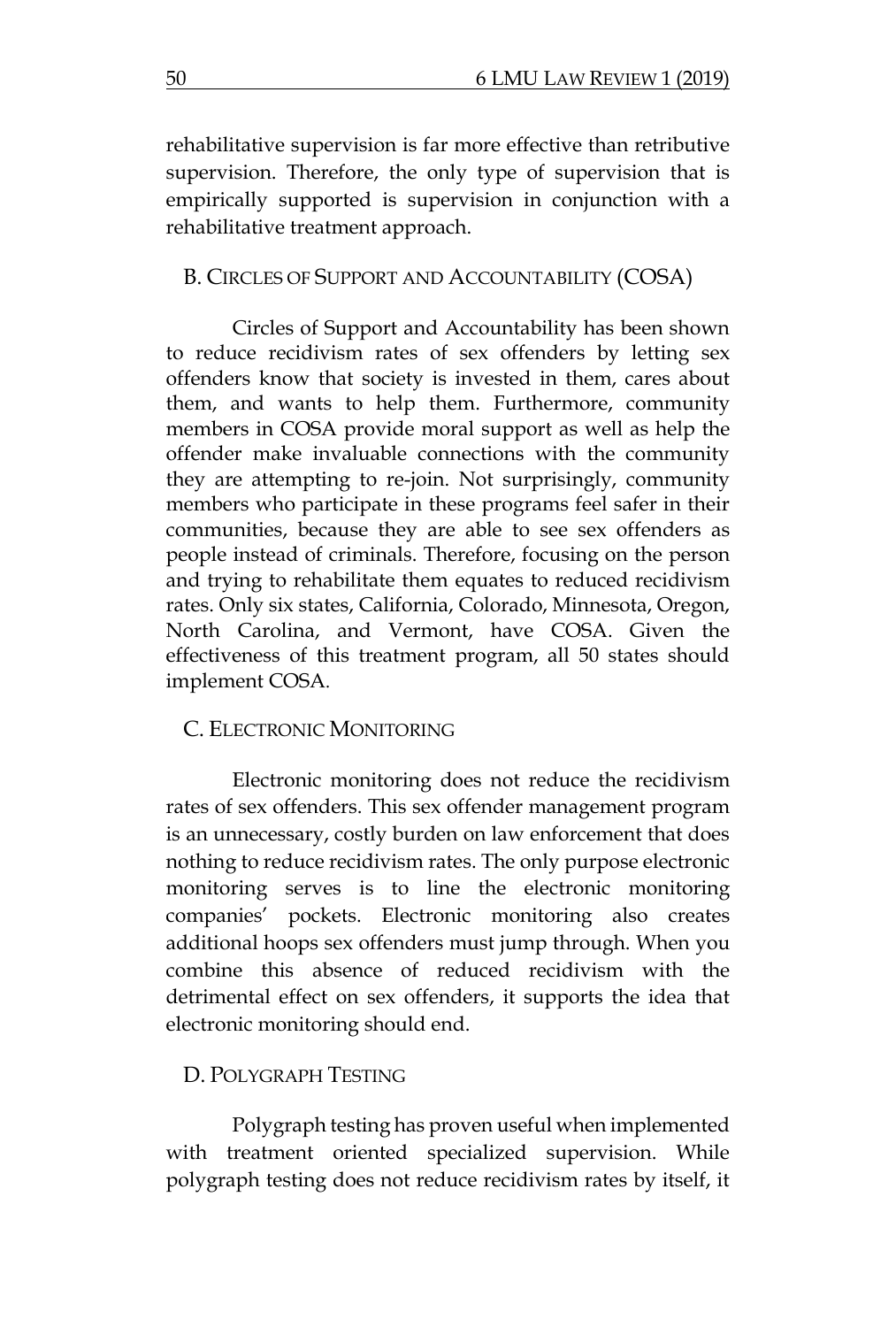does lead to an increase in information disclosed by offenders. When sex offenders know that they may be given a polygraph test, they are more likely to divulge information that can ultimately assist their probation or parole officer in the offender's treatment. Polygraph testing may lead to increased anxiety for sex offenders, but the testing allows probation or parole officers to use polygraphs to gather more information to better treat the offender. For example, offenders who divulge triggers that lead to them offending, in a polygraph, can be helped to better avoid those triggers by the parole officer. Therefore, polygraph testing balances out the detrimental effects with the potential for gaining information to treat offenders.

## E. CIVIL COMMITMENT

 $\overline{\phantom{a}}$ 

The civil commitment of sex offenders has proven to be an effective program for select sexual offenders, and those that are mentally incompetent. The clear and convincing standard by which the dangerousness of the sex offender must be proven, the guarantee of an attorney during the civil commitment proceeding, and the two-prong sexual criminal history and mental abnormality test work to ensure only offenders who will likely reoffend are civilly committed. While civil commitment may be beneficial for sex offenders, they are not in a vacuum. Therefore, any criminal that cannot function in society may benefit from civil commitment.

## F. SEX OFFENDER REGISTRATION AND NOTIFICATION

The sex offender registry was enacted in an attempt to protect children and allow communities to safeguard themselves against sex offenders. A driving force behind the sex offender registry is the myth of "stranger danger."<sup>125</sup> Children are taught to avoid strangers from as early an age as

<sup>125</sup> NATIONAL CRIME PREVENTION COUNCIL, *What to Teach Kids About Strangers*, [http://www.ncpc.org/topics/violent-crime-and-personal](http://www.ncpc.org/topics/violent-crime-and-personal-safety/strangers)[safety/strangers](http://www.ncpc.org/topics/violent-crime-and-personal-safety/strangers) (last visited Sept. 20, 2018).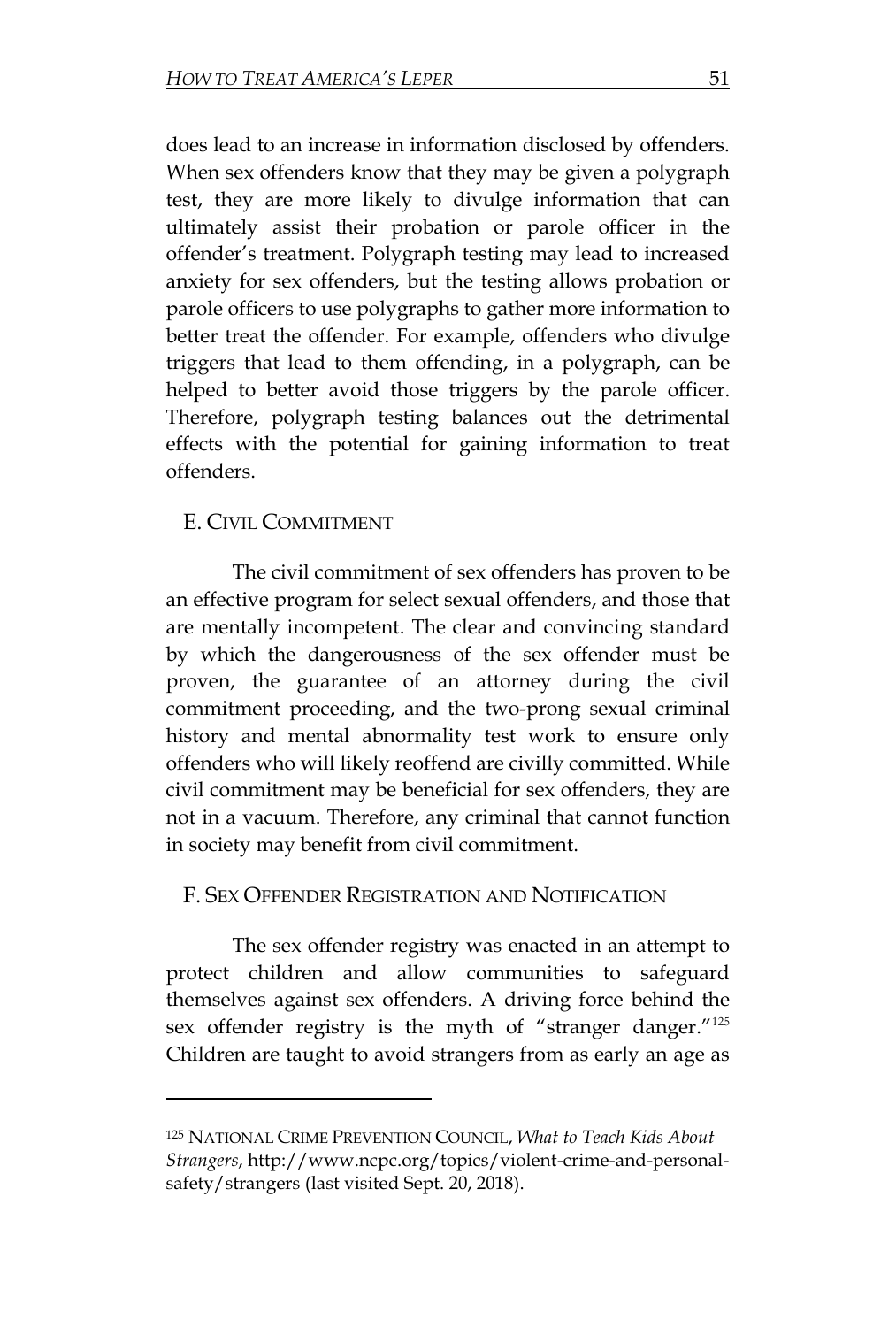four, based on their parents fear of stranger danger.<sup>126</sup> The registry had a noble purpose in mind – preventing sex crimes.

Highly publicized cases of strangers victimizing children are the driving force behind sex offender fear.<sup>127</sup> The fear that children will be accosted by a stranger is also very prevalent, with 72% of parents fearing, "that their child will be kidnapped by a stranger."<sup>128</sup> The number one concern of 76% of children in 1987 was the fear of being kidnapped.<sup>129</sup> The sex offender registry works to combat this fear of stranger danger, but are strangers the ones who parents and children should fear?

In both cases of child molestation and rape, the public by and large believe that sex offenders are strangers, waiting for an opportunity to attack.<sup>130</sup> Yet, there is clear evidence to the contrary. A 2002 National Crime Victimization Survey revealed that 69% of all sexual assaults are committed by "nonstrangers."<sup>131</sup> The same is true regarding child molestation, specifically, 90% of children are molested by someone that they

<sup>126</sup> *Id. See also,* Ziba Kashef, *How to talk to your child about interacting with strangers,* BABYCENTER (updated November 2018),

[http://www.babycenter.com/0\\_how-to-talk-to-your-child-about](http://www.babycenter.com/0_how-to-talk-to-your-child-about-interacting-with-strangers_3657124.bc)[interacting-with-strangers\\_3657124.bc;](http://www.babycenter.com/0_how-to-talk-to-your-child-about-interacting-with-strangers_3657124.bc) and Natasha Daniels, *10 Powerful Ways to Teach your Child the Skills to Prevent Sexual Abuse*, HEY SIGMUND, [http://www.heysigmund.com/are-you-teaching](http://www.heysigmund.com/are-you-teaching-your-toddler-skills-to-prevent-sexual-abuse/)[your-toddler-skills-to-prevent-sexual-abuse/.](http://www.heysigmund.com/are-you-teaching-your-toddler-skills-to-prevent-sexual-abuse/)

<sup>127</sup> ERNEST A. ALLEN, *KEEPING CHILDREN SAFE: RHETORIC AND REALITY*, <https://www.ojjdp.gov/jjjournal/jjjournal598/safe.html> (last visited Sept. 20, 2018).

<sup>128</sup> *Id*. (quoting Gunnar B. Stickler, et al., Parents' worries about children compared to actual risks, CLINICAL PEDIATRICS (1991)). <sup>129</sup> Id. (quoting L. Feinberg, *Poll of schoolchildren reflects satisfaction, positive attitudes*, THE WASH. POST (Mar. 11, 1987)).

<sup>130</sup> Yung, *supra* note 98, at 453.

<sup>131</sup> Jennifer L. Hebert, *Mental Health Records in Sexual Assault Cases: Striking a Balance to Ensure a Fair Trial for Victims and Defendants*, 83 TEX. L. REV. 1453, n.31 (2005).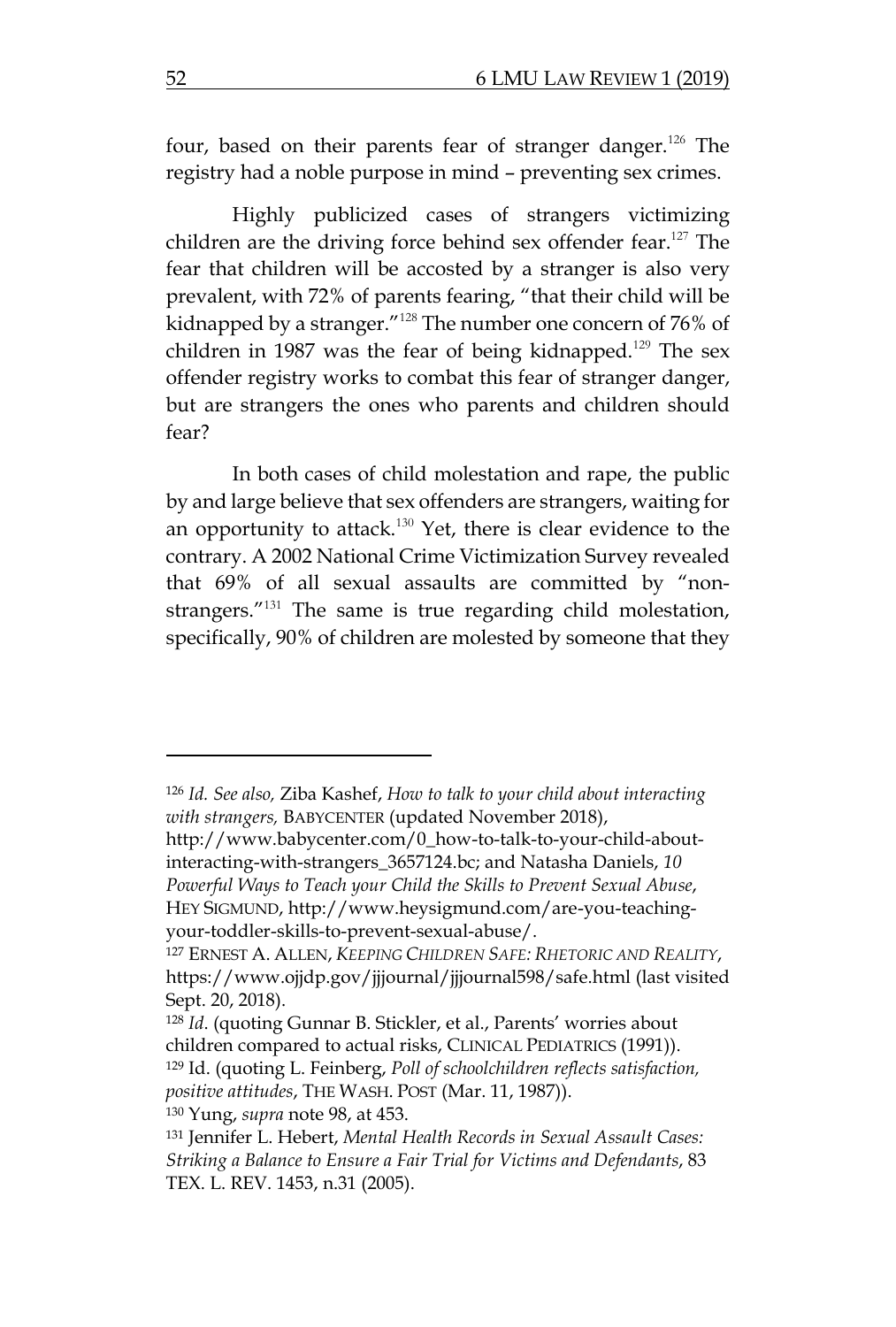know.<sup>132</sup> The public's fear of sex offenders is very real – the risk is not.

The uniformity of sex offenders is another faulty pillar on which the sex offender registry rests.<sup>133</sup> As 42 U.S.C.§ 16911 demands, any "individual who was convicted of a sex offense" must register on the National Sex Offender Registry.

Individuals are labeled as sex offenders for numerous reasons including: public urination, sexting, statutory rape, prostitution, incest, stalking, bestiality, obscene video production, and for many other reasons.<sup>134</sup> One can deduce that a parent does not care whether someone convicted of public urination moves in next door – but under the current statutory scheme, that person is on the sex offender registry. In short, one size does not fit all. Yung stated this very idea when he said:

> The sex offender population is so diverse that treating the population as a monolith, as almost all modern sex offender laws have, is foolish. The one-size-fits-all approach to regulating and punishing sex offenders has been based upon a homogeneity myth that cannot survive even limited scrutiny. Yet the myth has become the touchstone for the complete range of sex offender laws.<sup>135</sup>

Therefore, the sex offender registry is faulty based on its overbroad definition of sex offender and stranger danger. Not only are the sex offenders negatively impacted by community bias, but communities are unable to decipher what offenders pose a real danger to society.

Thus, it should come as no surprise that the public by and large support the sex offender registry and notification

<sup>132</sup> Yung, *supra* note 98, at 455.

<sup>133</sup> *Id*.

<sup>134</sup> *Id*.

<sup>135</sup> *Id*. at 456.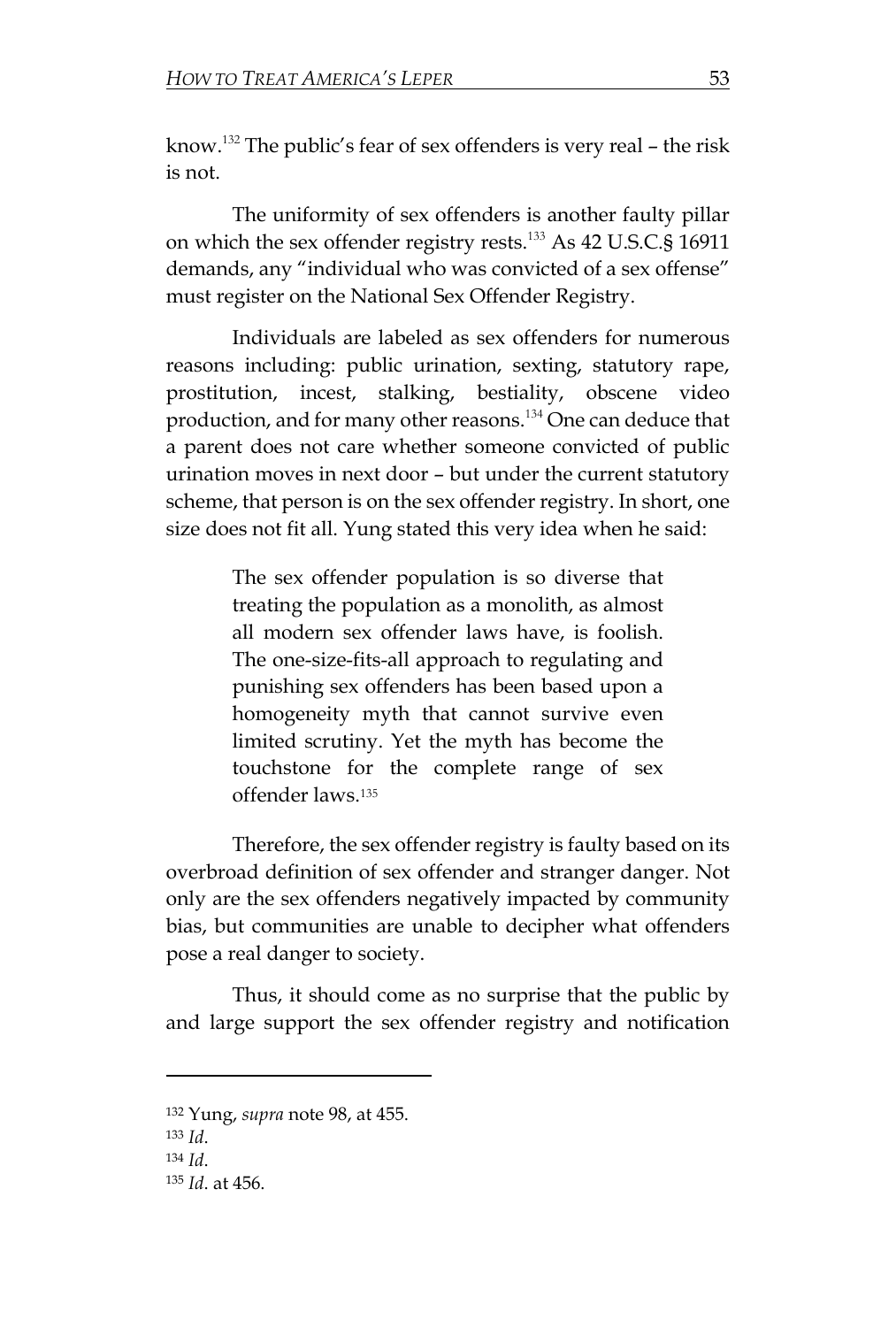system because society believes it provides safety for their families. The public also believes the registry makes sex offenders follow the law.<sup>136</sup> Statistics have further shown that the demographic most likely to visit the sex offender registry are affluent females who have children.<sup>137</sup>

Despite widespread public support of the sex offender registry, affluent females' predilection for information, and the belief the registry makes communities safer, the sex offender registry does not reduce recidivism.<sup>138</sup> The registry does, however, negatively impact sex offenders who are subject to it.<sup>139</sup> Sex offenders on the registry undergo severe and debilitating consequences: 8% of sex offenders report being physically assaulted or injured, 14% report property damage, 20% report being threatened or harassed, 30% report job loss, 19% report loss of housing, 16% report a family member or roommate being harassed or assaulted, and 40-60% report negative psychological consequences.<sup>140</sup>

If society keeps the registry, the definition of what a "sex offender" is must be narrowed. The term "sex offender" should include only crimes such as rape, sexual assault, child molestation, and the possession/distribution of child pornography. This change would enable offenders convicted of offenses like public urination and sexting to avoid the registry and the harmful consequences associated with it. In summary, the sex offender registry and notification program does not reduce recidivism; instead, it creates unnecessary hardships for

 $\overline{\phantom{a}}$ 

<sup>140</sup> *Id*.

<sup>136</sup> Baldwin et al., *supra* note 9, at 159.

<sup>137</sup> *Id*.

<sup>138</sup> *Id*.

<sup>139</sup> *Id*.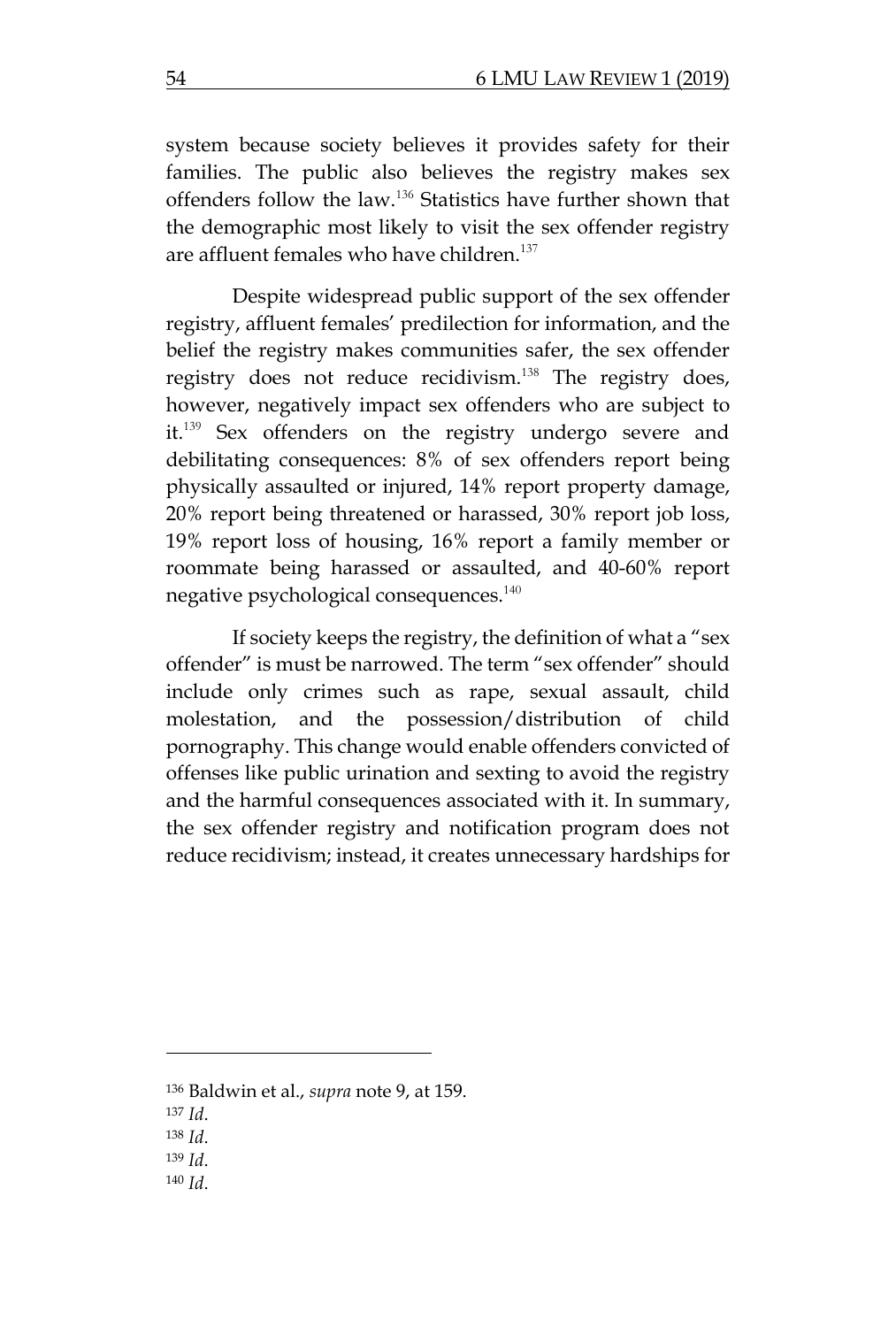sex offenders, preventing them from reintegrating back into society.

#### G. RESIDENCY RESTRICTIONS

Residency restrictions alone create harsh consequences for sex offenders, especially when considering statistics. As previously stated, research has demonstrated that residence restrictions do not decrease and are not a deterrent for sexual recidivism.<sup>141</sup> Research has further shown that residency restrictions have created no significant decrease in sex crimes following their enactment.<sup>142</sup> However, sex offenders are forced to submit to unjustifiable hardship because of residency restrictions.

Residency restrictions do not impact sexual recidivism, but they do impact sex offenders' lives.<sup>143</sup> Many sex offenders have to move or will have to move, despite having limited housing options, particularly in urban areas.<sup>144</sup> The only practical effect that residency restrictions have on sex offenders are increased homelessness, loss of family support, and financial hardship.<sup>145</sup> Residency restrictions do not decrease sexual recidivism or work to rehabilitate sex offenders, they instead socially isolate offenders and create undesirable consequences.<sup>146</sup>

#### V. CONCLUSION

The outcome of treatment based versus surveillancebased supervision, the detrimental effects of residency restrictions, the sex offender registry and notification system, and the success of COSA all beg the question of punishment versus rehabilitation. In all effective sex offender management

<sup>142</sup> *Id*.

l

- <sup>143</sup> *Id*.
- <sup>144</sup> *Id*.
- <sup>145</sup> *Id*.
- <sup>146</sup> *Id*.

<sup>141</sup> *Id*. at 163.